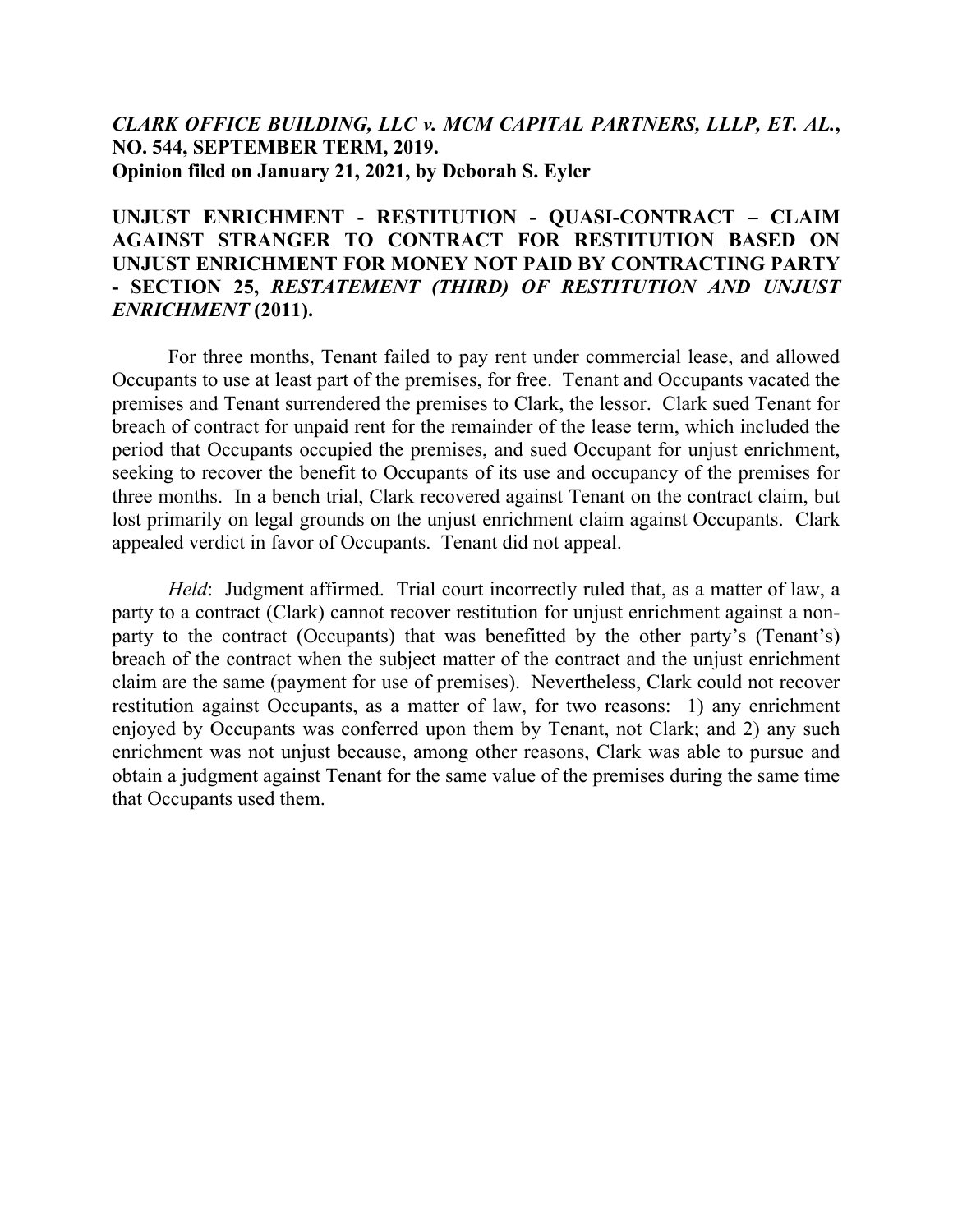Circuit Court for Montgomery County Case No. 445762-V

## REPORTED

## IN THE COURT OF SPECIAL APPEALS

## OF MARYLAND

No. 544

September Term, 2019

 $\mathcal{L}_\mathcal{L}$  , where  $\mathcal{L}_\mathcal{L}$  is the set of the set of the set of the set of the set of the set of the set of the set of the set of the set of the set of the set of the set of the set of the set of the set of the

## CLARK OFFICE BUILDING, LLC

v.

# MCM CAPITAL PARTNERS, LLLP, ET AL.

\_\_\_\_\_\_\_\_\_\_\_\_\_\_\_\_\_\_\_\_\_\_\_\_\_\_\_\_\_\_\_\_\_\_\_\_\_\_

Reed, Gould, Eyler, Deborah S., (Senior Judge, Specially Assigned),

JJ.

Opinion by Eyler, Deborah S., J.  $\mathcal{L}_\text{max}$  and  $\mathcal{L}_\text{max}$  and  $\mathcal{L}_\text{max}$  and  $\mathcal{L}_\text{max}$ 

\_\_\_\_\_\_\_\_\_\_\_\_\_\_\_\_\_\_\_\_\_\_\_\_\_\_\_\_\_\_\_\_\_\_\_\_\_\_

Filed: January 29, 2021

Pursuant to Maryland Uniform Electronic Legal Materials Act (§§ 10-1601 et seq. of the State Government Article) this document is authentic.

Suzanne Johnson 2021-01-29 13:17-05:00

Suzanne C. Johnson, Clerk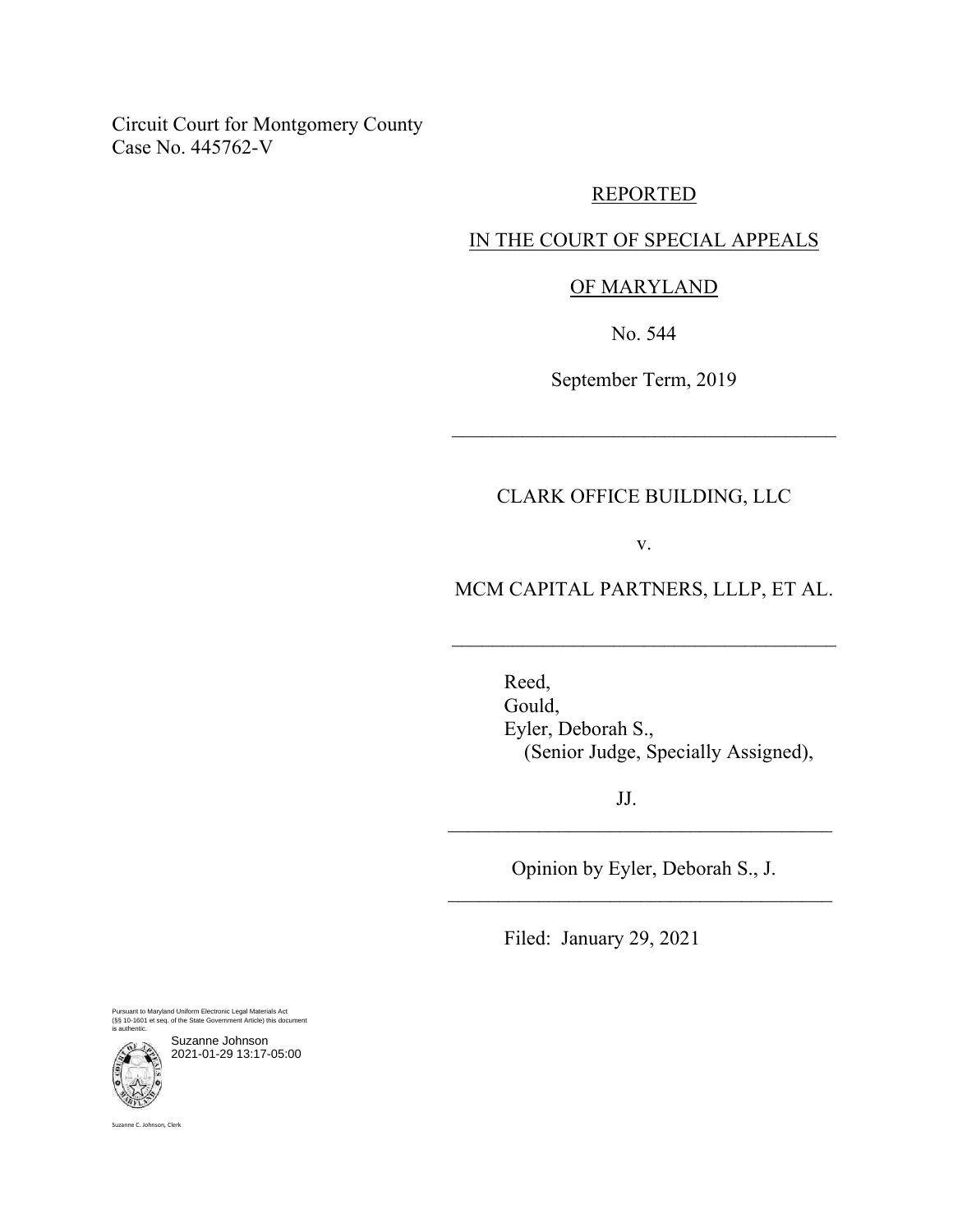In the Circuit Court for Montgomery County, Clark Office Buildings, LLC ("Clark"), the appellant, sued MCM Capital Partners, LLLP ("Tenant") for breach of a commercial lease and sued MCM Capital, LLC and Alta Realty Company, LLC ("Occupants"), the appellees, for unjust enrichment, on the ground that, without its knowledge, they occupied the leased premises for part of the time that Tenant failed to pay rent. After a bench trial, the court granted judgment to Clark against Tenant for breach of lease and entered judgment in favor of Occupants on the unjust enrichment claim.

Clark has appealed, challenging the judgment in Occupants' favor.<sup>[1](#page-2-0)</sup> We shall affirm.

#### **FACTS AND PROCEEDINGS**

The trial took place on January 16, 2019. Clark, Tenant, and Occupants all participated and were represented by counsel. The following facts were adduced.

On August 27, 2014, Clark, owner of an office building at 7500 Old Georgetown Road, in Bethesda, executed a written lease ("Lease") with Tenant for 19,492 square feet of office space, known as Suite 1300 ("the Premises"). The Lease term was for five years, from February 1, 2015 through January 31, 2020. Tenant was required to pay a monthly base sum and other specified amounts as rent, due on the first day of each month.

<span id="page-2-0"></span><sup>&</sup>lt;sup>1</sup>Tenant did not appeal the judgment against it.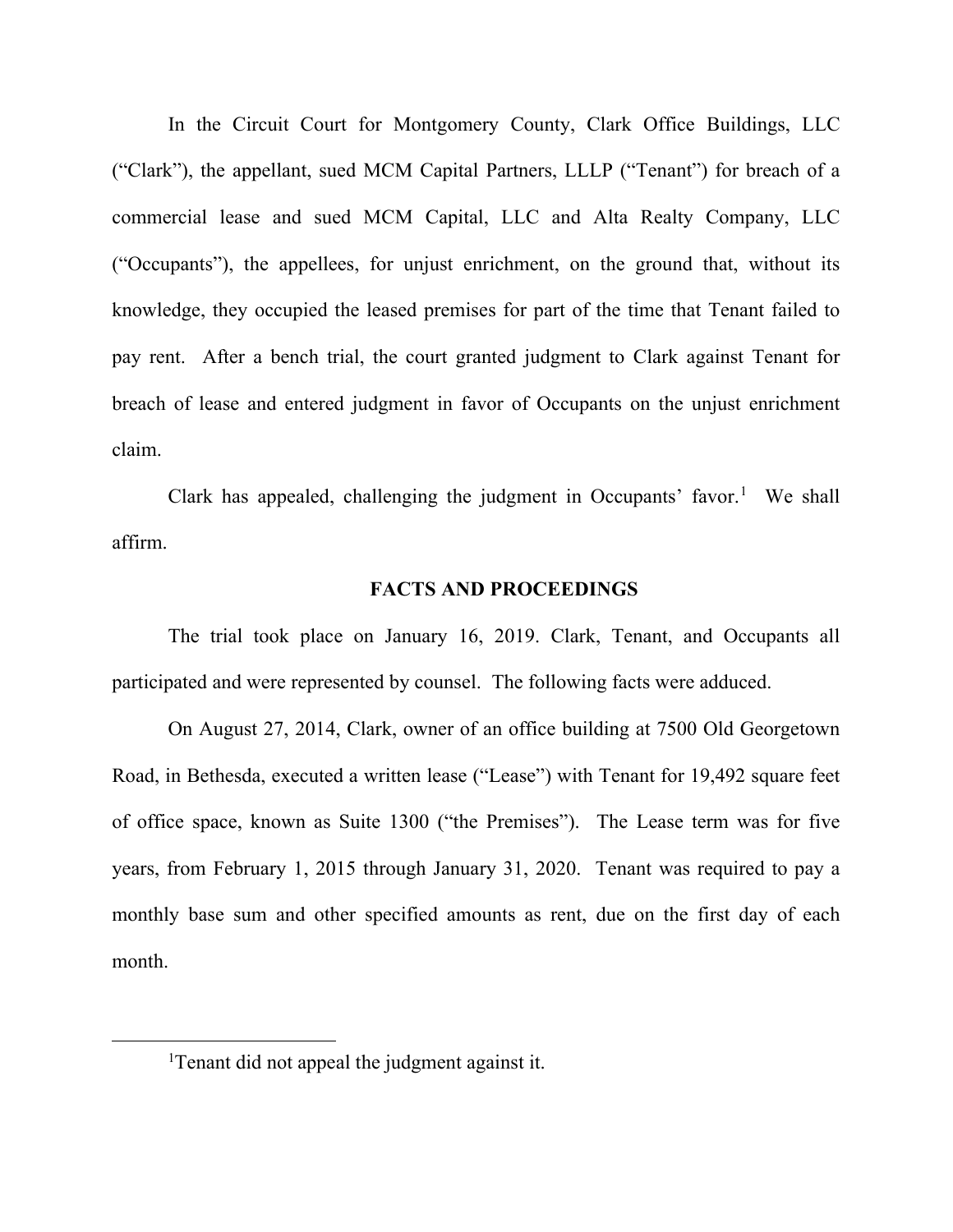Beginning on January 1, 2018, Tenant failed to pay its rent under the Lease. The next month, in telephone and email communications with Clark, Tenant stated that it was experiencing financial problems but was in the process of working out an arrangement that would resolve them. Clark held off issuing a notice of default under the Lease.

Without Clark's knowledge, during January, February, and March of 2018, Tenant allowed Occupants to occupy a portion of the Premises.<sup>[2](#page-3-0)</sup> Although the Lease required Clark's consent for Tenant to assign or sublease the Premises, Tenant did not request or obtain it. There was no writing associated with Occupants' use and occupancy of the Premises and no evidence that Occupants paid Tenant (or anyone) for their use and occupancy of the Premises.

Around March 25, 2018, Clark learned through an agent that Tenant had vacated the Premises, which were empty. Clark contacted Tenant, which told Clark it was surrendering the Premises. On March 27, 2018, Clark issued a notice of default demanding Tenant pay the rent remaining for the balance of the Lease term. Tenant did not do so. Clark investigated the situation and learned that Occupants had been using at least a portion of the Premises to operate their business and that Occupants had registered the Premises as their place of business.<sup>[3](#page-3-1)</sup>

 ${}^{2}$ Exactly how much of the Premises Occupants occupied was disputed.

<span id="page-3-1"></span><span id="page-3-0"></span><sup>&</sup>lt;sup>3</sup>In motions prior to trial, Clark asserted that the principals in Tenant's business also were running Occupants' business. There was no evidence introduced at trial about such a relationship, however, nor was there any claim based on piercing the corporate veil.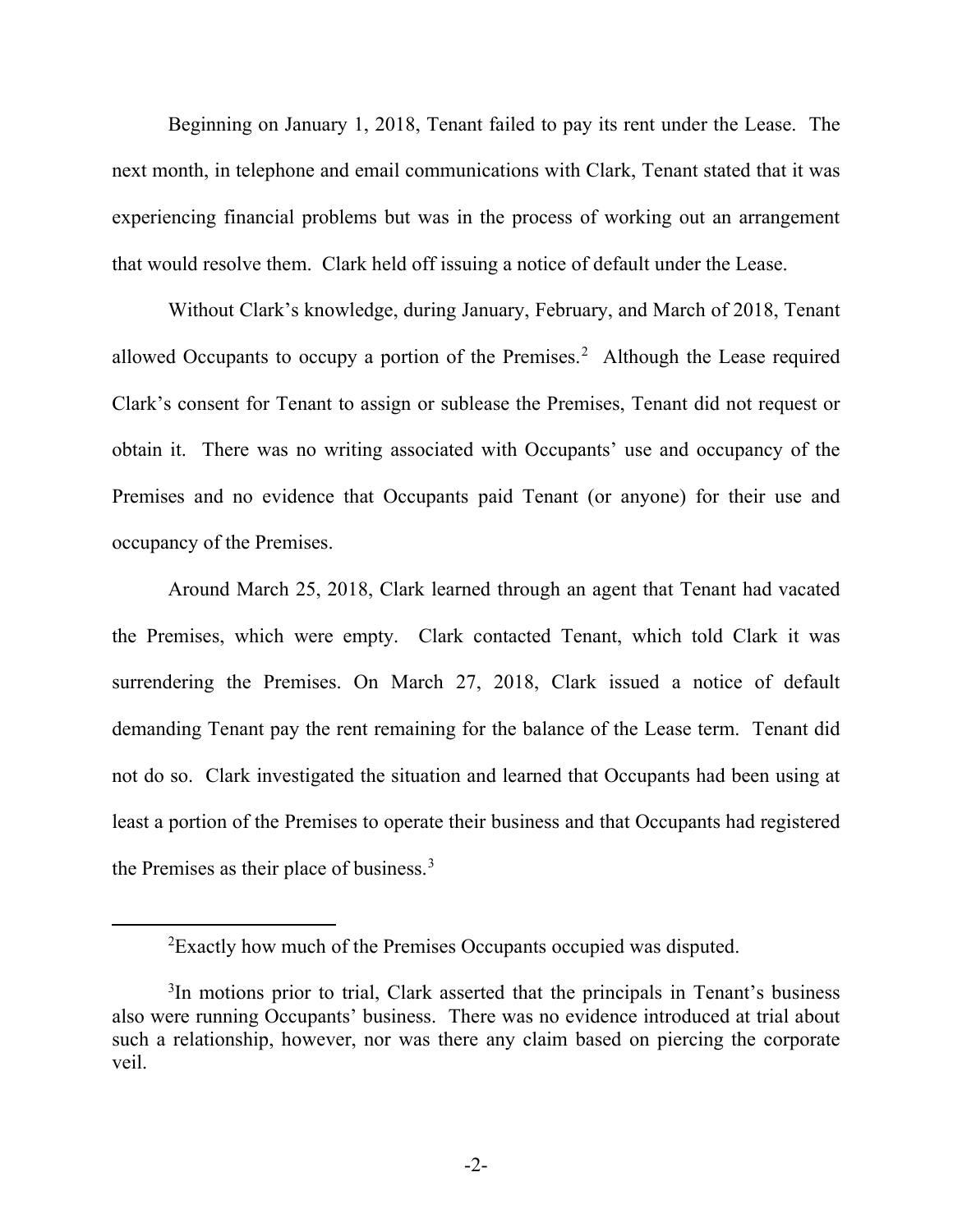Clark adduced evidence that it had acted to mitigate damages, without success. Counsel for Tenant acknowledged that Tenant had defaulted under the Lease and that Tenant had vacated the premises by March 31, 2018, and focused Tenant's defense on damages. Occupants presented evidence that they had used no more than 25% of the Premises.

Occupants filed a motion for judgment on the ground that Clark did not have a legally viable claim for unjust enrichment, based on quasi-contract, for the rental value of the Premises for the period of their occupancy, because Clark and Tenant had an express contract (the Lease), that covered the same subject matter (rent for use and occupancy of the Premises). The court denied the motion.

That same legal argument was repeated by counsel for Occupants in closing. Tenants' counsel argued that the Lease did not require it to pay rent for the remainder of the Lease term as damages, and that if it did, the provision was unenforceable as a penalty.

On March 7, 2019, the court entered a memorandum opinion and order. The court found Tenant liable to Clark for \$748,914.31 for breaching the Lease by non-payment of rent from January 1, 2018 through January 2019 and awarded \$20,428.89 in attorneys' fees to Clark. On Clark's unjust enrichment claim against Occupants, the court ruled that Clark could not recover restitution for their use and occupancy of the Premises from January 1, 2018 through March 31, 2018 because the Lease between Clark and Tenant covered the same subject matter. The court further ruled that, even if that were not so,

-3-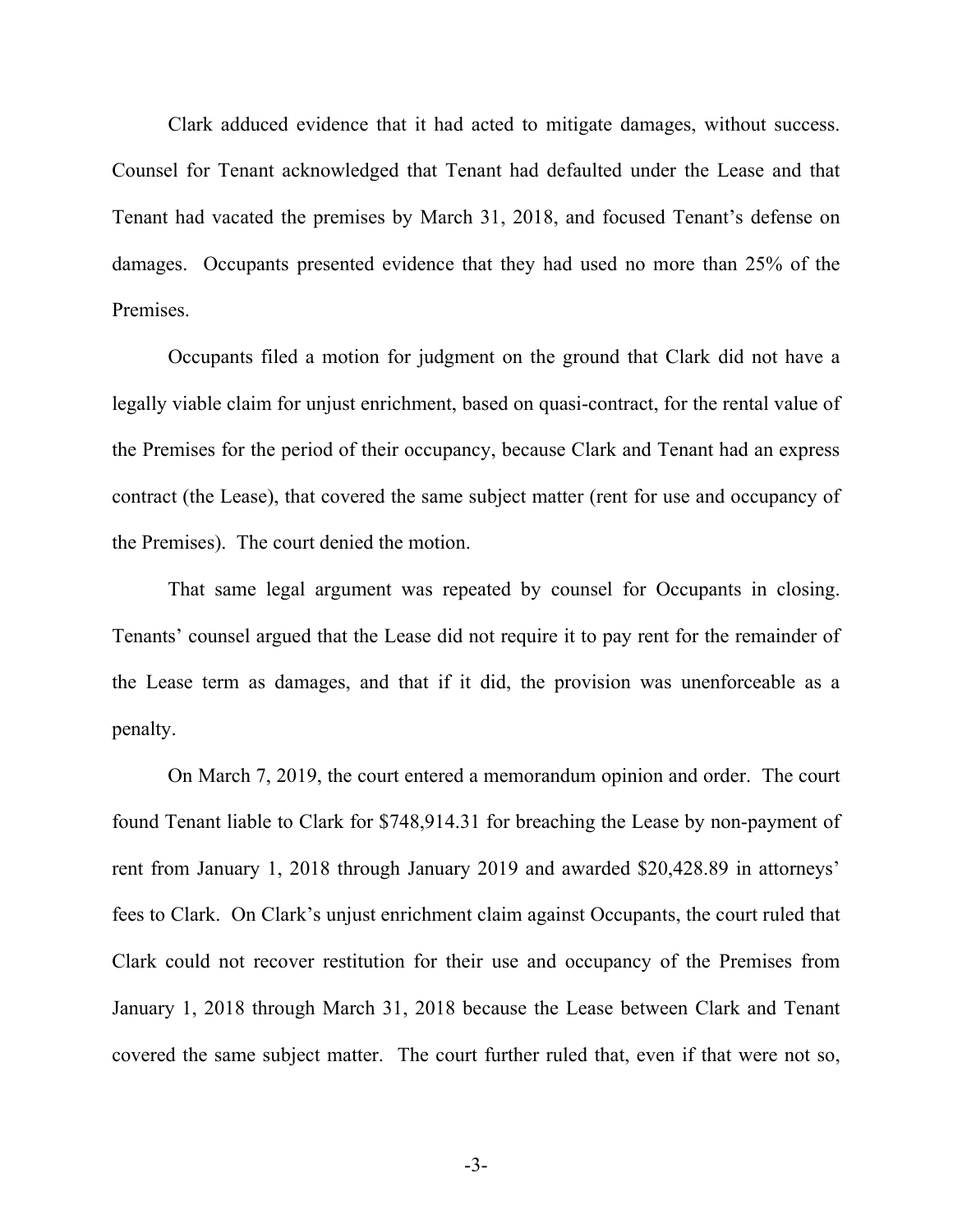Occupants were subtenants and as such were not in privity with Clark; therefore, they could not be liable to Clark for damages for their use and occupancy of the Premises.

After judgments were entered, and a motion to amend was denied, Clark noted a timely appeal, presenting the following questions for review:

- I. Did the express, written Lease between Appellant and Tenant bar Appellant's quasi-contract claim against Occupants for Occupants' beneficial use and occupancy of the Premises?
- II. Was the trial court clearly erroneous in finding Occupants to be subtenants of Tenant?

As noted, we shall affirm the judgment of the trial court.

#### **STANDARD OF REVIEW**

On appellate review of an action tried to the court, this Court "review[s] the case on both the law and the evidence" and "will not set aside the judgment of the trial court on the evidence unless clearly erroneous, . . . giv[ing] due regard to the opportunity of the trial court to judge the credibility of the witnesses." Md. Rule 8-131(c). A trial court's findings are not clearly erroneous if "any competent material evidence exists in support of the trial court's factual findings[.]" *Webb v. Nowak*, 433 Md. 666, 678 (2013) (citations omitted). "[A]n appellate court may affirm a trial court's decision on any ground adequately shown by the record even though the ground was not relied upon by the trial court or the parties." *YIVO Inst. for Jewish Research v. Zaleski*, 386 Md. 654, 663 (2005) (citations omitted).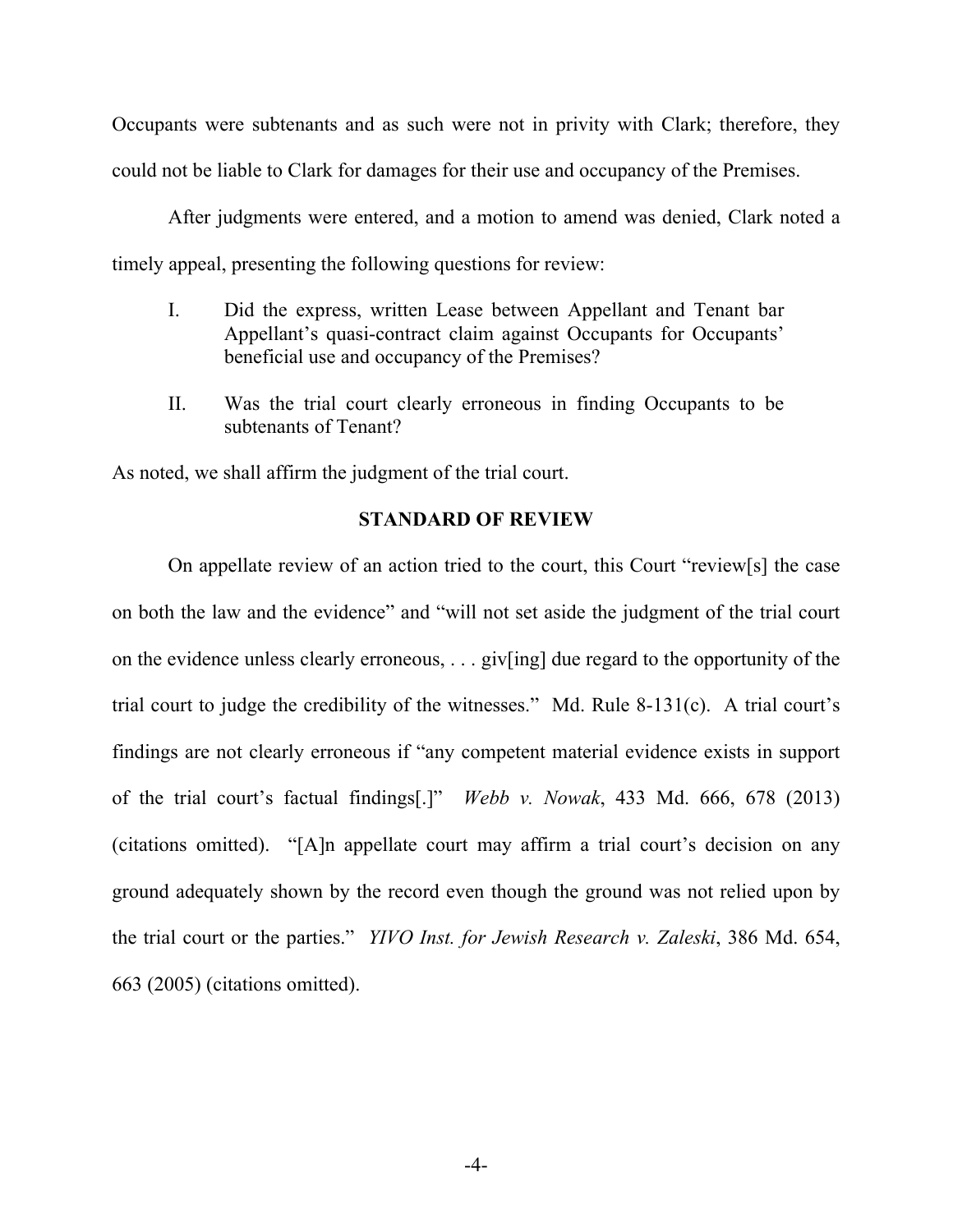#### **DISCUSSION**

**I.**

Clark's sole claim against Occupants was entitled, "Quantum Meruit/Quasi-Contract Against Occupants (Restitution)." "Quantum meruit," which means "as much as deserved[,]" can refer either to an implied-in-fact contract or an implied-in-law contract. *Mogavero v. Silverstein*, 142 Md. App. 259, 274 (2002) (quoting *Black's Law Dictionary* 1243 (6<sup>th</sup> ed. 1990)). An implied-in-fact contract "is an agreement which legitimately can be inferred from intention of the parties as evidenced by the circumstances and the ordinary course of dealing and the common understanding of men." *Md. Cas. Co. v. Blackstone Int'l Ltd*., 442 Md. 685, 706 (2015) (quoting *Cnty. Comm'rs of Caroline Cnty. v. J. Roland Dashiell & Sons, Inc.*, 358 Md. 83, 94 (2000) (additional citations omitted)). It is an actual contract.

By contrast, an implied-in-law contract, otherwise known as a quasi-contract or, when described as a claim, unjust enrichment, is not a contract at all, but a "legal fiction." *Dashiell*, 358 Md. at 94 (quoting *Black's Law Dictionary* 324). It was "invented by common law courts to permit recovery by contractual remedy in cases where, in fact, there is no contract, but where circumstances are such that justice warrants a recovery as though there had been a promise." *Id*.; *see also AAC HP Realty, LLC v. Bubba Gump Shrimp Co*. *Rests*., *Inc*., 243 Md. App. 62, 70 (2019) (same); *Alts. Unlimited v. New Baltimore City Bd. of Sch. Comm'rs*, 155 Md. App. 415, 480 (2002) (same); *Mogavero*, 142 Md. App. at 275 (quasi-contract is a "rule of law that requires restitution to the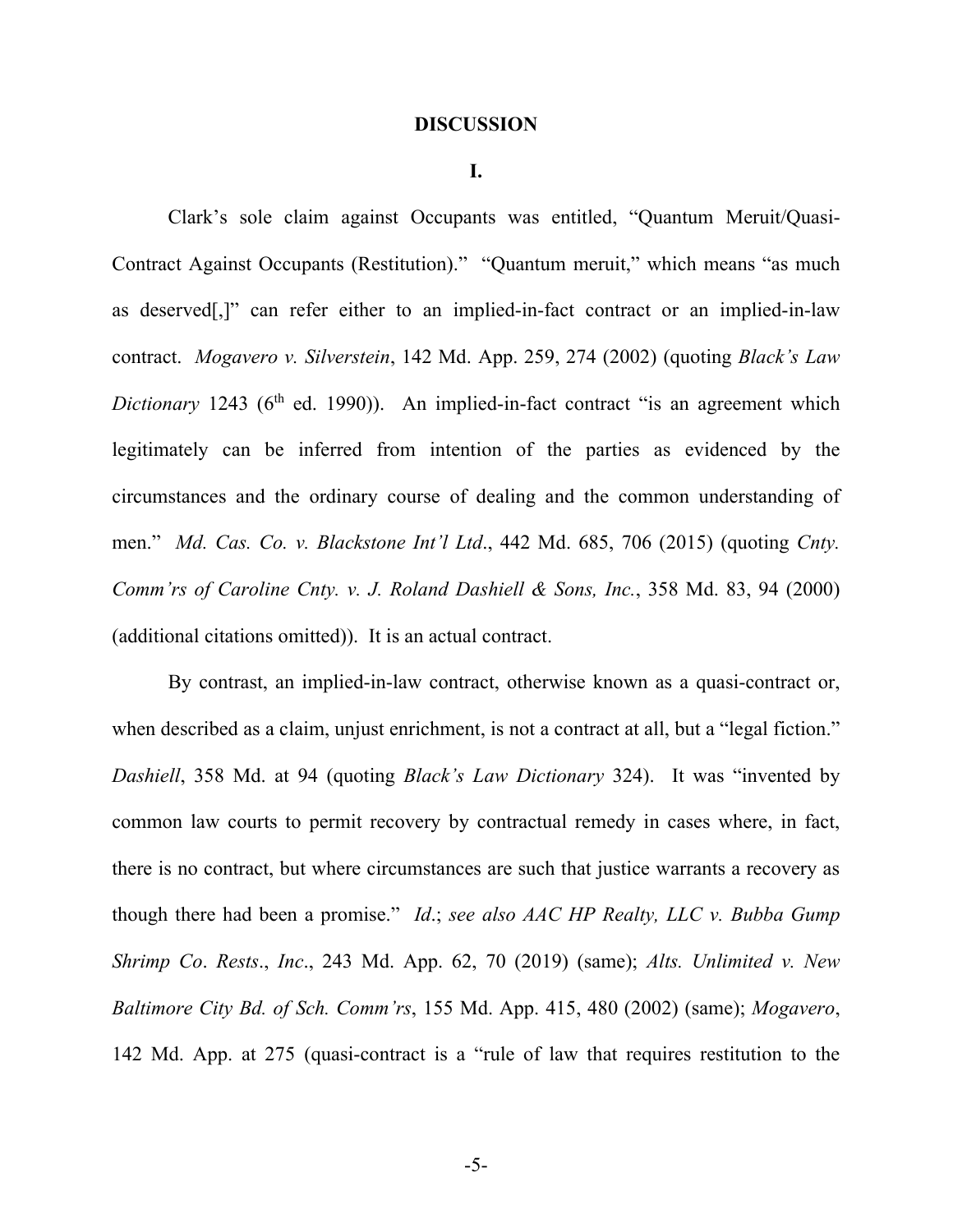plaintiff of something that came into defendant's hands but belongs to the plaintiff in some sense" (citation omitted)).

Recovery in quasi-contract takes the form of an action for restitution based on unjust enrichment. *Mogavero,* 142 Md. App. at 276. Unjust enrichment first was established as an independent basis of liability in the common law in *Restatement of Restitution* (1937) ("*First Restatement*"). *See* Douglas Laycock, *The Scope and Significance of Restitution*, 67 Tex. L. Rev. 1277, 1278 (1989) ("The *[First] Restatement* legitimated three insights: that a seemingly great variety of specific rules serve a common purpose, that these rules can be thought of as a single body of law under the name 'restitution,' and that these rules support a general principle that unjust enrichment must be disgorged. This was a major accomplishment; it created the field.").

"A person who receives a benefit by reason of an infringement of another person's interest, or of loss suffered by the other, owes restitution to him in the manner and amount necessary to prevent unjust enrichment." *Berry & Gould, P.A. v. Berry*, 360 Md. 142, 151 (2000) (quoting *Restatement (Second) of Restitution* § 1 at 8-9 (Tentative Draft No. 1 (1983)). In *Hill v. Cross Country Settlements, LLC*, 402 Md. 281 (2007), the Court of Appeals enumerated the elements of a claim for unjust enrichment/restitution as follows:

1) A benefit conferred upon the defendant by the plaintiff; 2) An appreciation or knowledge by the defendant of the benefit; and 3) The acceptance or retention by the defendant of the benefit under such circumstances as to make it inequitable for the defendant to retain the benefit without the payment of its value.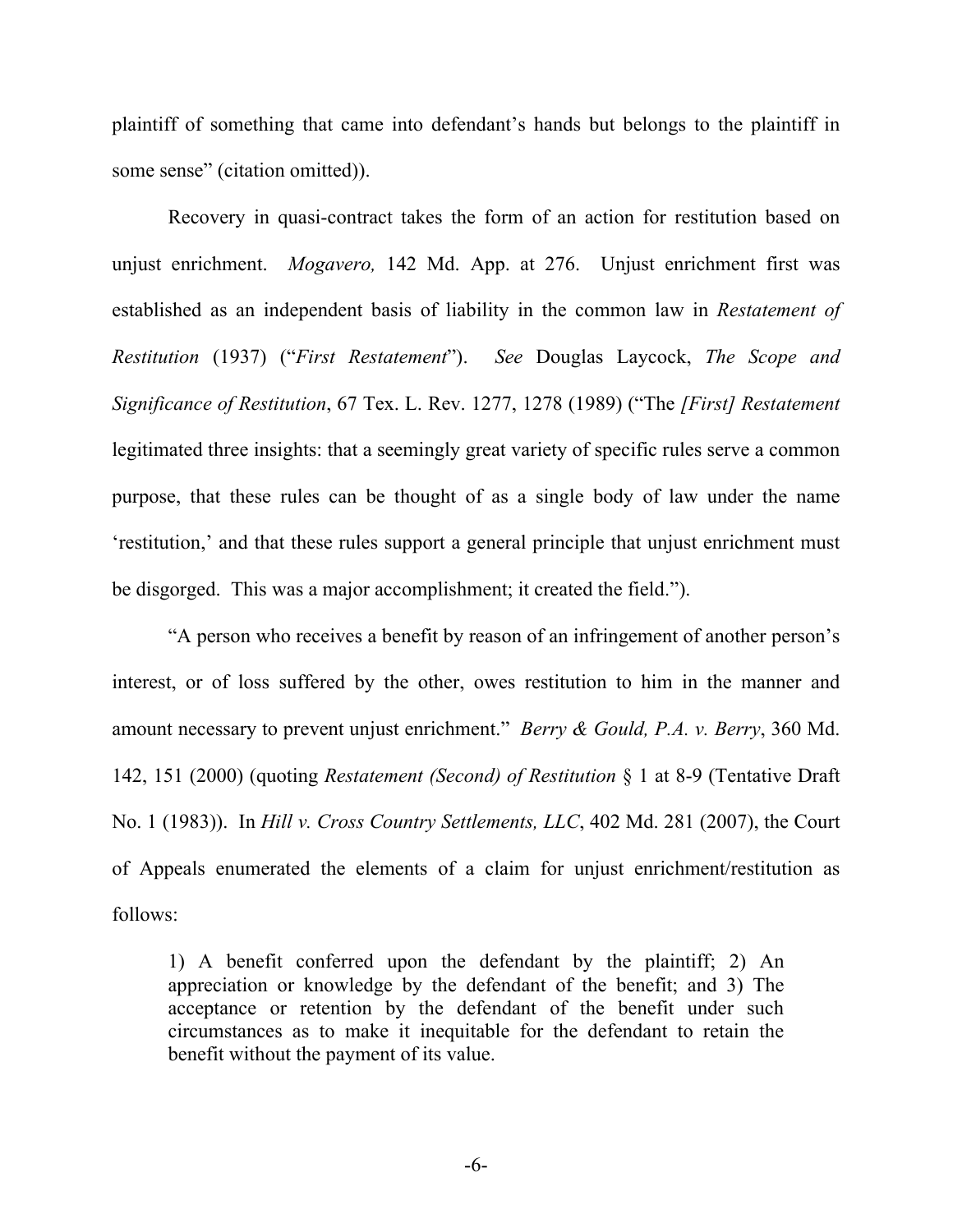*Id*. at 295 (citations omitted). These elements were derived from *Williston on Contracts* § 1479 (3rd ed. 1970). *See Everhart v. Miles*, 47 Md. App. 131, 136 (1980).

The measure of damages for unjust enrichment is the gain to the defendant not the loss to the plaintiff. *Mogavero*, 142 Md. App. at 276 (citation omitted). This is because "'[t]he restitution claim. . . is not aimed at compensating the plaintiff but at forcing the defendant to disgorge benefits that it would be unjust for him to keep.'" *Hill,* 402 Md. at 296 (quoting *Mass Transit Admin. v. Granite Constr. Co*., 57 Md. App. 766, 775 (1984)).

In *Dashiell*, the Court of Appeals held that it is "'settled law in Maryland, and elsewhere, that a claim for unjust enrichment may not be brought where the subject matter of the claim is covered by an express contract between the parties.'" 358 Md. at 96 (quoting *FLF, Inc. v. World Publ'ns, Inc.*, 999 F. Supp. 640, 642 (D. Md. 1998)). In that case, Caroline County had contracted with Dashiell, a construction company, to build improvements to a local detention center. After the County refused to pay delay costs Dashiell had incurred, Dashiell sued it for unjust enrichment based on quasi-contract.<sup>[4](#page-8-0)</sup> The court granted summary judgment for the County on the ground that the claim was precluded by the express contract between the parties on the same subject matter.

Affirming the judgment, the Court of Appeals stated, "[t]he contract [between the County and Dashiell] defined the entire relationship of the parties with respect to its general subject matter. [Dashiell] is now attempting, via a theory of unjust enrichment,

<span id="page-8-0"></span><sup>4</sup> Dashiell also sued for breach of contract, but that claim was dismissed because it was untimely under the terms of the parties' express contract.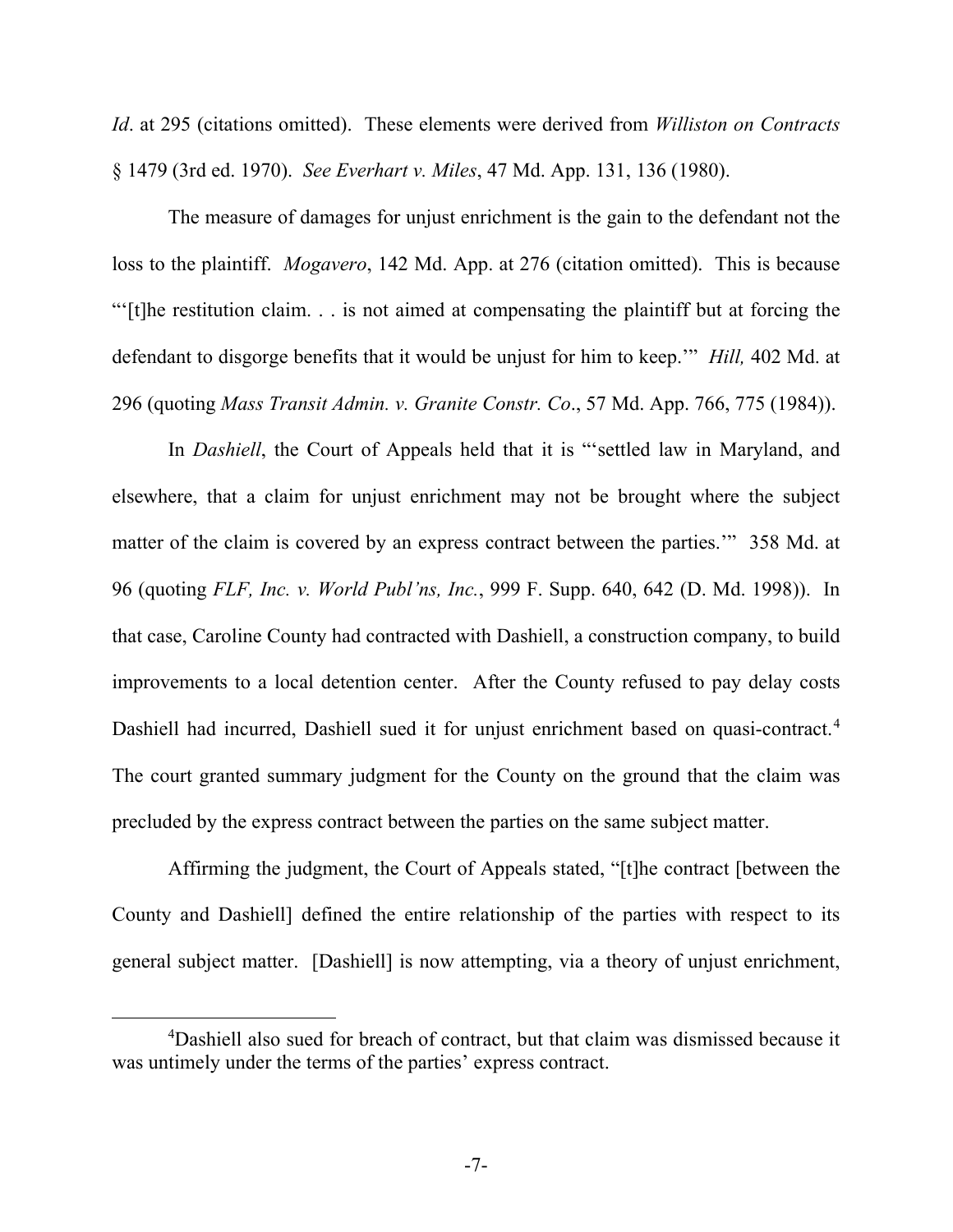to get . . . damages . . ., even though its contract with the County specifically covers this subject matter." 358 Md. at 101. The Court criticized Dashiell's unjust enrichment claim as "a unilateral attempt to amend the agreement in a manner that the law does not allow." *Id.* It explained that the well-established principle that a party to a contract that covers a subject matter cannot pursue recovery under quasi-contract based on the same subject matter "'holds the contract parties to their agreement and prevents a party who made a bad business decision from asking the court to restore his expectations.'" *Id*. (quoting *Prodromos v. Poulos*, 560 N.E.2d 942, 948 (Ill. App. Ct. 1990)); *see also Martz v. Day Dev. Co., L.C*., 416 F. Supp. 3d 517, 526 (D. Md. 2019) ("'The general rule [under Maryland law] is that no quasi-contractual claim can arise when a contract exists between the parties concerning the same subject matter on which the quasi-contractual claim rests'") (quoting *Granite Constr. Co.*, [5](#page-9-0)7 Md. App. at 776 (cleaned up)).<sup>5</sup>

Clark contends the trial court erred by applying this principle to preclude its unjust enrichment claim against Occupants. It asserts that the principle only applies when the parties to the unjust enrichment claim also are parties to the express contract, as was the case in *Dashiell*, and has no application when the unjust enrichment claim is between a party to the express contract and a stranger to that contract, even if the subject matter of the claim and the express contract are the same. It maintains that because Occupants were not parties to the Lease, it could sue them for unjust enrichment for the value of the

<span id="page-9-0"></span><sup>&</sup>lt;sup>5</sup>Martz is pending on appeal in the Fourth Circuit.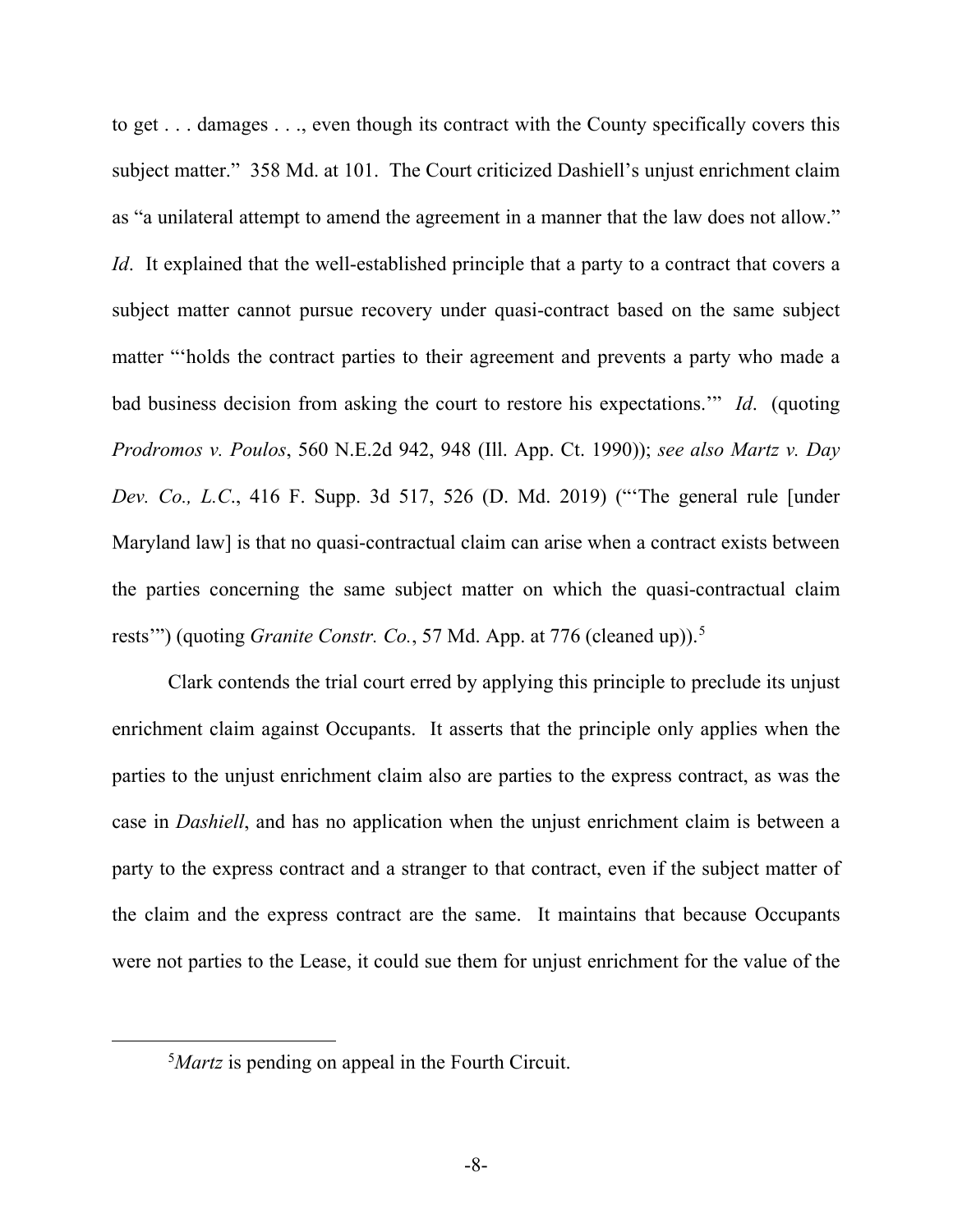benefit of their use and occupancy of the Premises for three months, regardless of the existence of the Lease.

Occupants respond that the principle stated in *Dashiell* applies not only when one party to an express contract sues the other party for unjust enrichment but also when the subject matter of the express contract and the unjust enrichment claim are the same, even if the parties to the suit are not the same as the parties to the contract. Therefore, Clark could not sue them for unjust enrichment because the Lease covered the payment of rent for use and occupancy of the Premises during the time Occupants were there, even though the Lease was between Clark and Tenant and Occupants were not a party to it.

As explained above, in *Dashiell*, the context of the Court's holding that a party to an express contract cannot bring an unjust enrichment claim based on the same subject matter as the contract was that the parties to the express contract and the parties to the unjust enrichment claim were the same. Here, they are not. Clark was a party to the Lease, which governed payment for the use and occupancy of the Premises, but the Occupants were not. In its memorandum opinion in this case, however, the trial court applied the principle in *Dashiell*, citing *Glynn v. Impact Science & Technology, Inc.*, 807 F. Supp. 2d 391, 441 (D. Md. 2011), *aff'd*, 710 F.3d 209 (4th Cir. 2013). Clark asserts that *Glynn* does not support that position; the Occupants assert that it does.

Clark is correct that *Glynn* is no different than *Dashiell* with respect to this issue. A departed employee (Glynn) sued his former employer (IST) for numerous causes of action. The parties' relationship was governed by Glynn's written employment contract, which contained provisions that survived his departure from IST. In a counterclaim, IST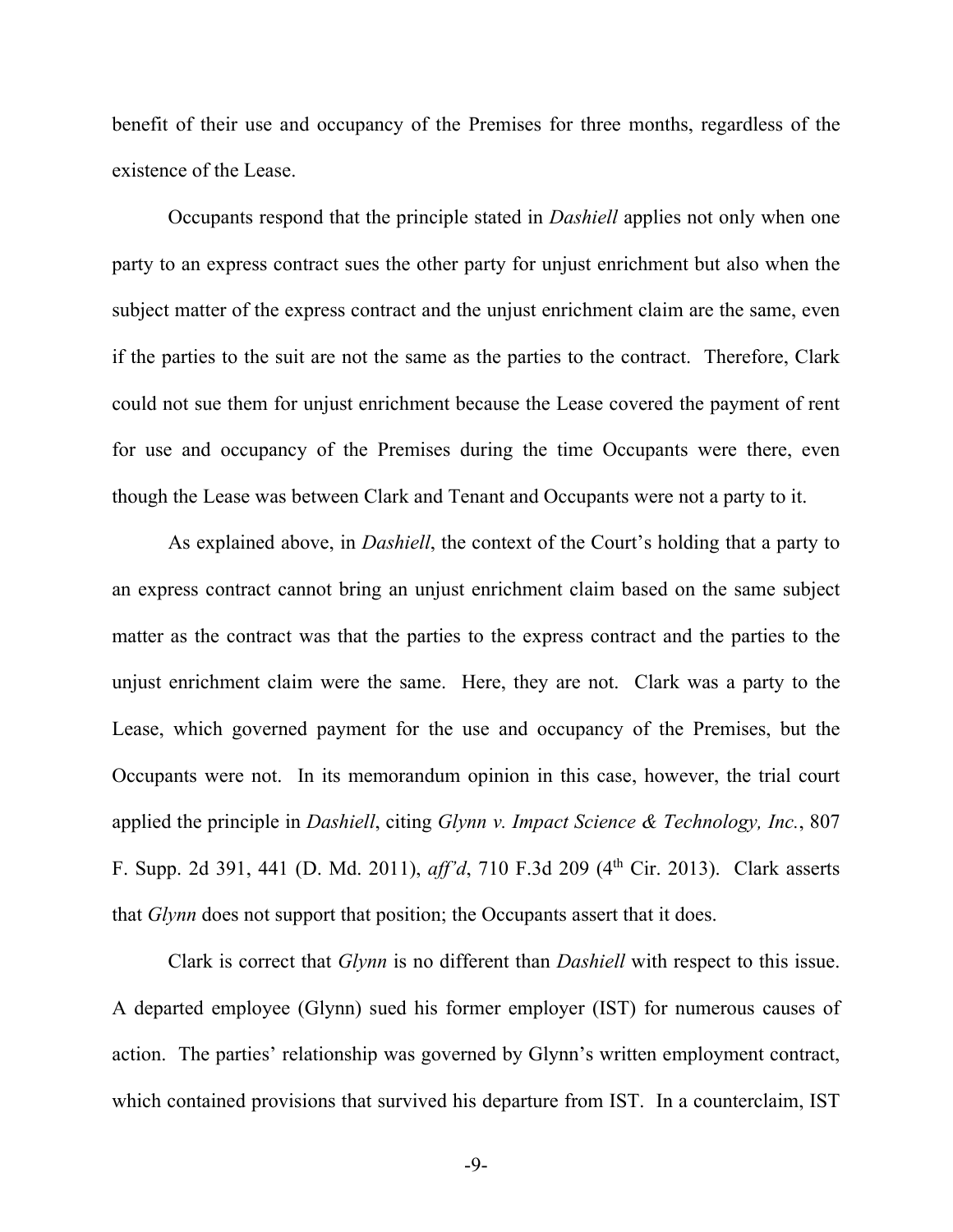sought restitution on the ground that Glynn had been unjustly enriched by payments he received from a company he had worked with during his employment. The court granted summary judgment on the ground that the employment contract between the parties precluded IST's unjust enrichment claim. Because the parties to the employment contract and the parties to the unjust enrichment claim were the same, *Glynn* is of no help in resolving the issue before us.

Clark maintains that landlord tenant cases from the New York Appellate Division and a Fourth Circuit case applying Virginia law support its position that it could proceed with an unjust enrichment claim against Occupants because they were not parties to the Lease  $6$ 

In the New York cases, the Appellate Division has held that a lessor may sue a non-party to the lease for the value of the non-party's use and occupancy of the premises. For instance, in *Carlyle, LLC v. Beekman Garage LLC*, 19 N.Y.S.3d 520 (N.Y. App. Div. 2015), the owner of a parking garage leased it to a tenant, who in turn allowed a third party to use and occupy it. When the tenant failed to pay its rent, the owner sued the occupant, alleging that it had been unjustly enriched. After the trial court denied the occupant's motion to dismiss, the occupant took an interlocutory appeal.<sup>[7](#page-11-1)</sup> Affirming, the Appellate Division held that the owner's claim against the occupant was not precluded by

<span id="page-11-1"></span><span id="page-11-0"></span><sup>6</sup> Clark also cites a Colorado trial court opinion that is unpublished and merely refers to the New York cases.

<sup>&</sup>lt;sup>7</sup>Under New York law, the denial of a motion to dismiss is appealable.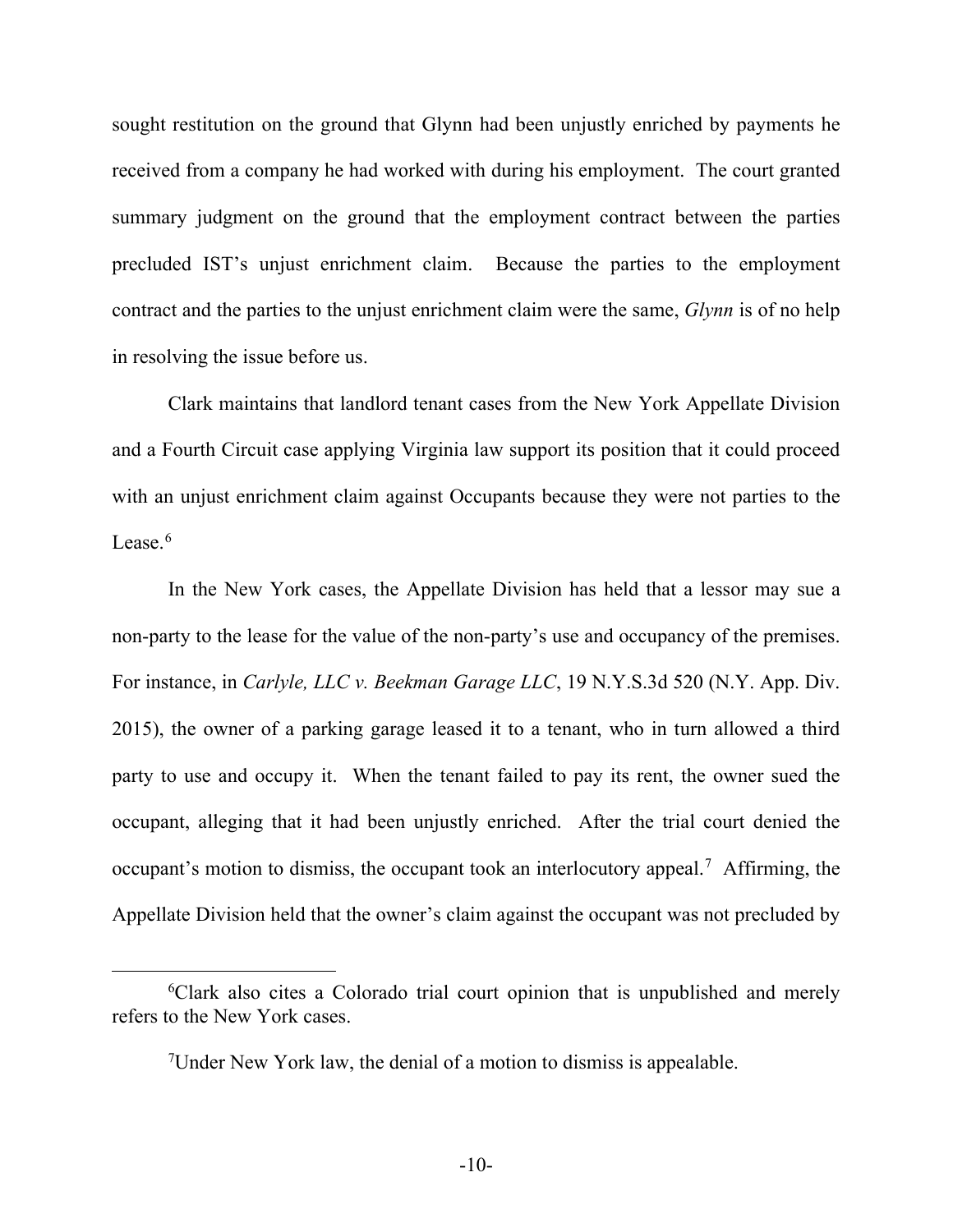the express contract (the lease) covering the same subject matter (rental of the parking garage) because any obligation of the occupant would not arise from the lease, to which it was not a party, but "'upon the theory of quantum meruit, and is imposed by law for the purpose of bringing about justice without reference to the intention of the parties.'" *Id*. at 522 (quoting *Eighteen Assocs. v. Nanjim Leasing Corp*., 683 N.Y.S.2d 291, 292 (N.Y. App. Div. 1999)); *see also Gateway I Group v. Park Ave. Physicians, P.C.*, 877 N.Y.S.2d 95 (N.Y. App. Div. 2009) ("because there was no contract in place between the corporate appellants and the plaintiff governing the subject matter, the corporate appellants' contention that the plaintiff is precluded from recovering unpaid rent on a quantum meruit basis is without merit").

These New York Appellate Division opinions are not persuasive. They do not address whether claims of this sort can satisfy the elements of an action for unjust enrichment/restitution. (According to the court in *Ministers, Elders and Deacons of Reformed Protestant Dutch Church of City of New York v. 19 Broadway, Inc.*, 579 N.Y.S.2d 543 (N.Y. Civ. Ct. 1991), a suit by an owner against two subtenants, who used and occupied the property during ten years of litigation that began when the primary tenant did not renew its lease, a claim for use and occupancy is based in part on a New York statute allowing recovery of a judgment for use and occupancy for a period in which rent was due but not paid.) The cases simply refer to the form of quantum meruit that is a contract implied-in-law without analyzing the elements of unjust enrichment or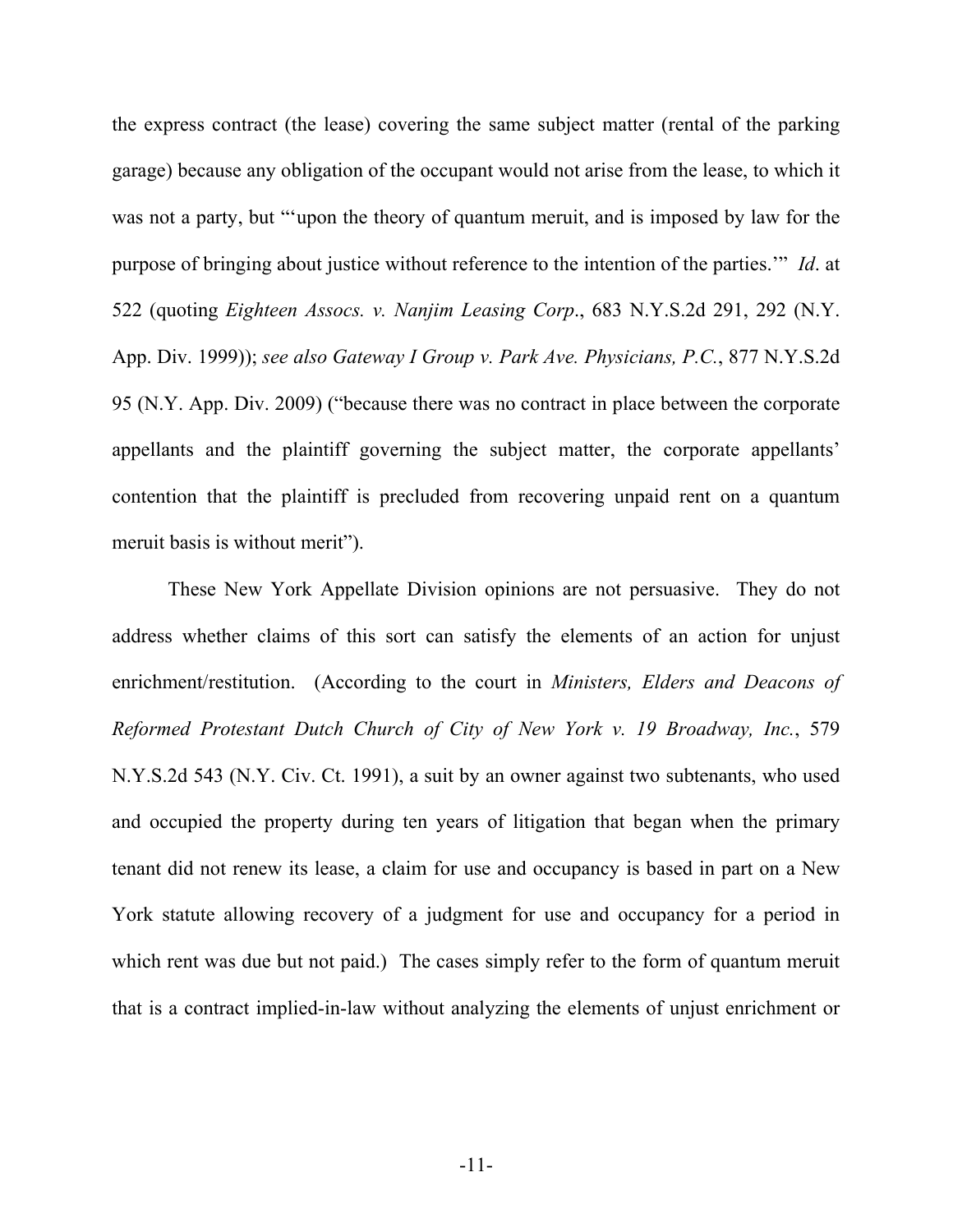how they were satisfied.<sup>[8](#page-13-0)</sup> We have not found appellate cases from other jurisdictions that have followed them.

By contrast, in *Lincoln Land Company, LLC v. LP Broadband, Inc.*, 408 P.3d 465 (Idaho 2017), the court held, in a similar circumstance, that the plaintiff could not prevail on an unjust enrichment claim because it could not prove one of the elements – that the benefit the defendant received was conferred upon it by the plaintiff. In that case, Lincoln leased a grain silo to General Mills, which in turn sublet the rooftop to LP Broadband, for \$50 a month. Even though the lease between Lincoln and General Mills prohibited subleases without Lincoln's consent, General Mills did not seek or obtain Lincoln's consent to sublease the rooftop to LP. When Lincoln learned what General Mills was doing, it sued LP for unjust enrichment, to recover the restitution benefit LP had received. The trial court granted summary judgment to LP on the ground that, on the undisputed material facts, the benefit LP had enjoyed was not conferred upon it by Lincoln (the lessor) but by General Mills (the tenant).

The Supreme Court of Idaho agreed and affirmed. It reasoned that, as lessor, Lincoln's interest in the leased premises was limited to the right to retake the premises at the end of the lease term. As such, Lincoln had no ability to confer a possessory interest in the property upon LP (or anyone other than General Mills) and, by performing its contract with General Mills, could not have conferred and did not confer the benefit of

<span id="page-13-0"></span><sup>&</sup>lt;sup>8</sup>Indeed, the cases do not seem consistent with the holding of the New York Court of Appeals in *Georgia Malone & Co., Inc., v. Rieder*, 973 N.E.2d 743 (N.Y. 2012), regarding unjust enrichment claims in three-party situations, as we shall discuss below.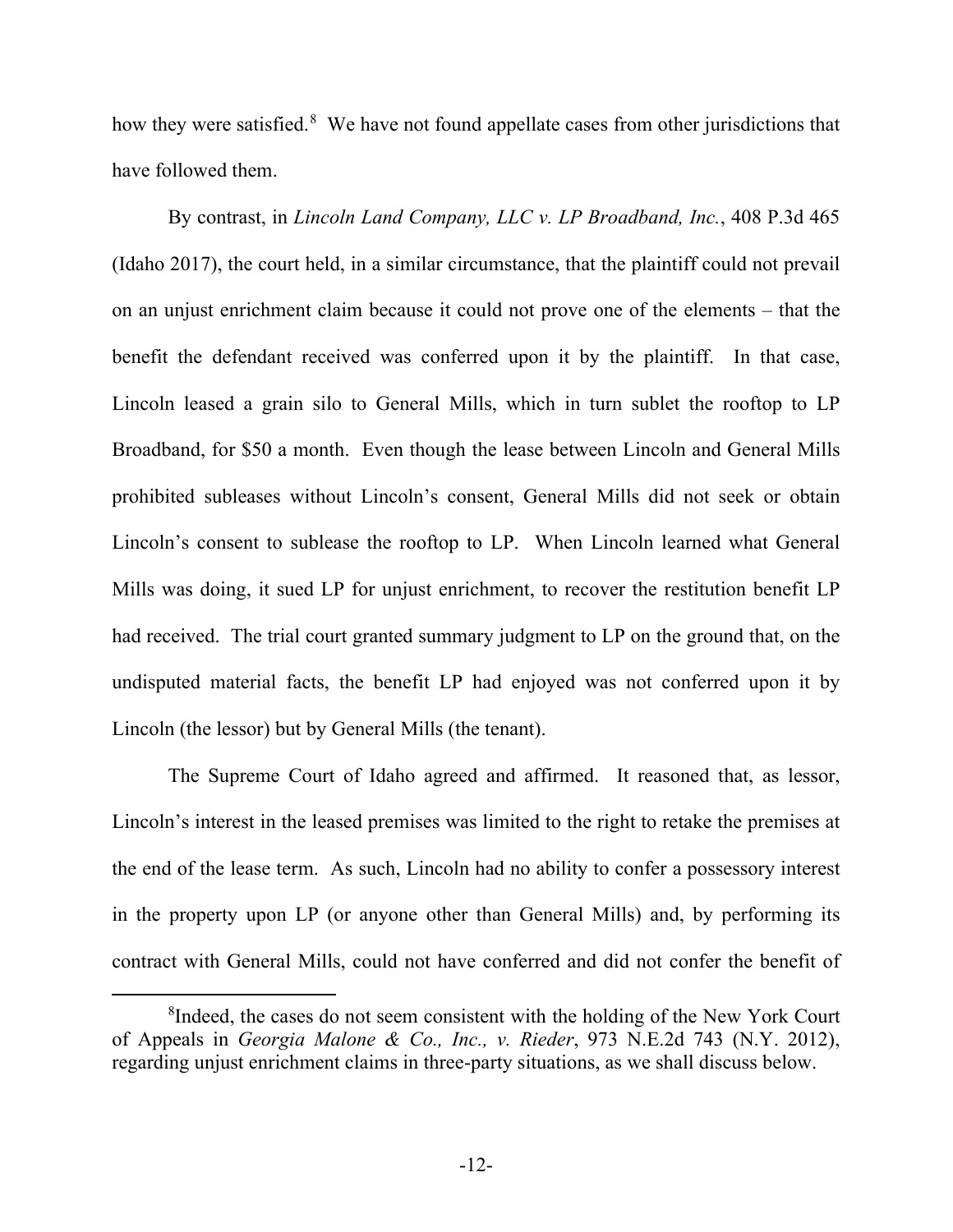use and occupancy of the premises upon LP. Rather, General Mills, having the right to use and occupy the premises under the lease, conferred the benefit of subleasing the rooftop upon LP, even though it did so in violation of the terms of the lease. On that set of facts, Lincoln could not prove that it had conferred the benefit in question upon LP; in Idaho, as in Maryland, conferral of the benefit by the plaintiff upon the defendant is an essential element of a claim for unjust enrichment.

In addition to the New York cases, Clark cites *Raymond, Colesar, Glaspy & Huss, P.C. v. Allied Capital Corp.*, 961 F.2d 489, 493 (4<sup>th</sup> Cir. 1992) (applying Virginia law), to support its position. There, Allied, an investment capital company, asked Raymond, an accounting firm, to perform an audit of CAR, a small company Allied had invested in. For six months, Raymond performed the auditing work and submitted monthly bills to CAR, which CAR paid. Before Raymond finished the audit but after it had performed more work, CAR declared bankruptcy. Raymond sought relief in the bankruptcy court, unsuccessfully, and then sued Allied for breach of express contract and for quasicontract, to recover what it was owed for the auditing work. A jury returned a verdict in favor of Allied on the express contract claim and against Allied on the quasi-contract claim, awarding Raymond approximately \$135,000 dollars.

On appeal, Allied argued that the trial court had erred by declining to instruct the jurors that if they determined that there was an express contract for the auditing work between Raymond and CAR, they had to find against Raymond on both its claims. In other words, Allied took the position that if Raymond and CAR had an express contract for the auditing work, then as a matter of law Raymond could not recover in quasi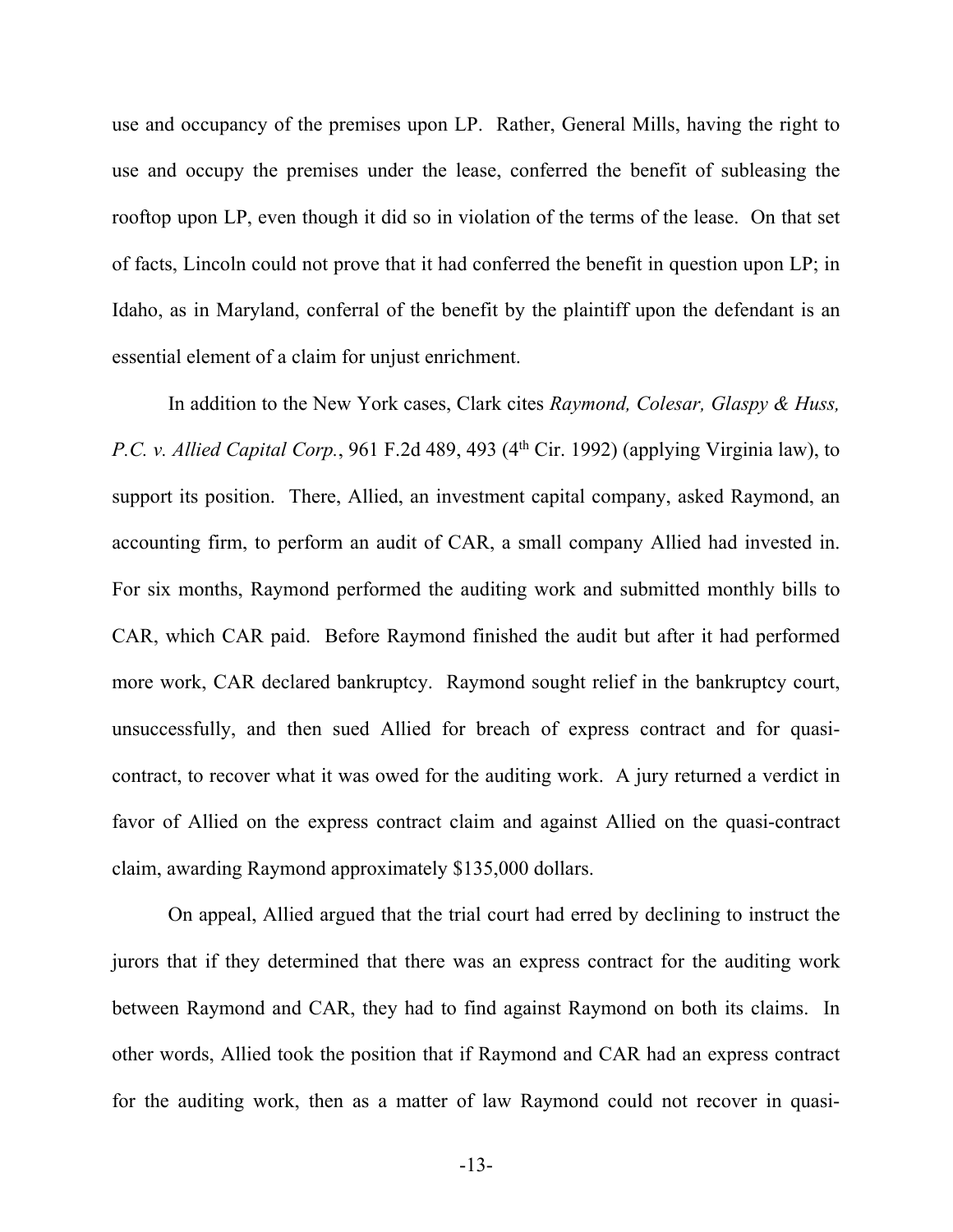contract against Allied for the value of the services covered by the contract, even though Allied was not a party to the contract. While set in a different context, this position mirrors that of the parties to this appeal.

In an opinion authored by retired Supreme Court Justice Powell, the Fourth Circuit rejected Allied's position and affirmed Raymond's judgment against Allied for unjust enrichment. The court assumed that there was an express contract between Raymond and CAR for the auditing services and recognized the settled principle that when parties have an express contract on a subject matter, one party to the contract cannot pursue a claim in quasi-contract against the other on the same subject matter. It held that the principle did not apply, however, because, although the unjust enrichment claim was brought *by* one party to the auditing contract (Raymond), it was brought *against* a non-party to that contract (Allied). The court concluded that, in that case, it was insufficient that the express contract covered the subject matter; the parties to the unjust enrichment claim had to be the same parties to the express contract for preclusion to apply.

The *Raymond* court went on to cite cases that had rejected the position Allied was advocating. *See Peter v. United States*, 6 Cl. Ct. 768, 780 (1984) ("The rule that the existence of an express contract preempts an implied contract has full effect *only when the parties to both contracts are the same.*") (emphasis in *Raymond*); *Juda v. United States*, 6 Cl. Ct. 441, 454 (1984) (same); and *Avery v. Sielcken-Schwarz*, 68 A.2d 635, 637 (N.J. Sup. Ct. App. Div. 1949) ("Defendant leans heavily on the rule that the existence of an express contract excludes an implied contract. That rule has full effect *only* when the parties to the express contact are the same as the parties to the action")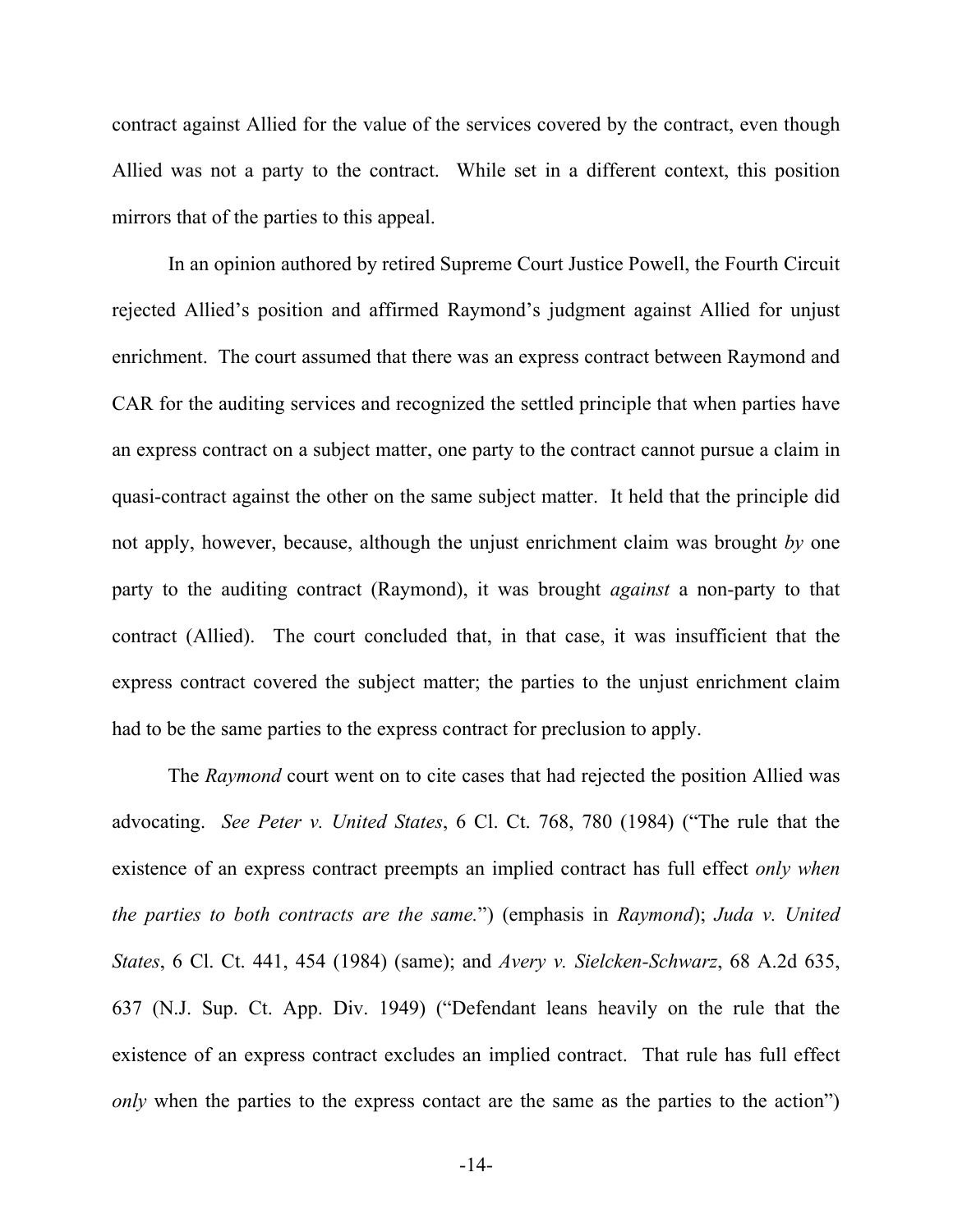(emphasis in *Raymond*) (citations omitted)). The court held that the trial court had not erred by declining to give the jury instruction Allied had requested because it did not accurately state the law.

In distinguishing cases Allied brought to its attention and discussing unjust enrichment in three-party situations, the court explained why the jury's verdict against Allied for unjust enrichment was fair given the particulars of the case. By performing its auditing contract with CAR, Raymond had conferred a benefit upon Allied. For its own investing purposes, Allied needed CAR to be audited. Indeed, Allied had asked Raymond to perform the auditing work and had done so under circumstances that would make it reasonable for Allied to have expected to pay for the work itself. The court pointed out that that situation differed from those in which a stranger to a contract negotiated by others benefitted gratuitously from the contract's being performed, without having sought a benefit.

The court recognized the principle that "'a person who confers a benefit either directly or indirectly upon another in the course of performance of a contract with a third person is not entitled to compensation . . . *merely* because of the failure of performance by the third party.'" *Id*. at 492 (quoting *Nat'l City Bank v. Fleming*, 440 N.E.2d 590, 599 (Ohio Ct. App. 1981) (emphasis and some citations omitted in *Raymond*). That principle applies when the person being benefitted *did not induce the conferral of the benefit*, however. By contrast, Allied had "requested and monitored" Raymond's performance of the accounting services and had assured that Raymond would be paid. *Raymond,* 961 F.2d at 492.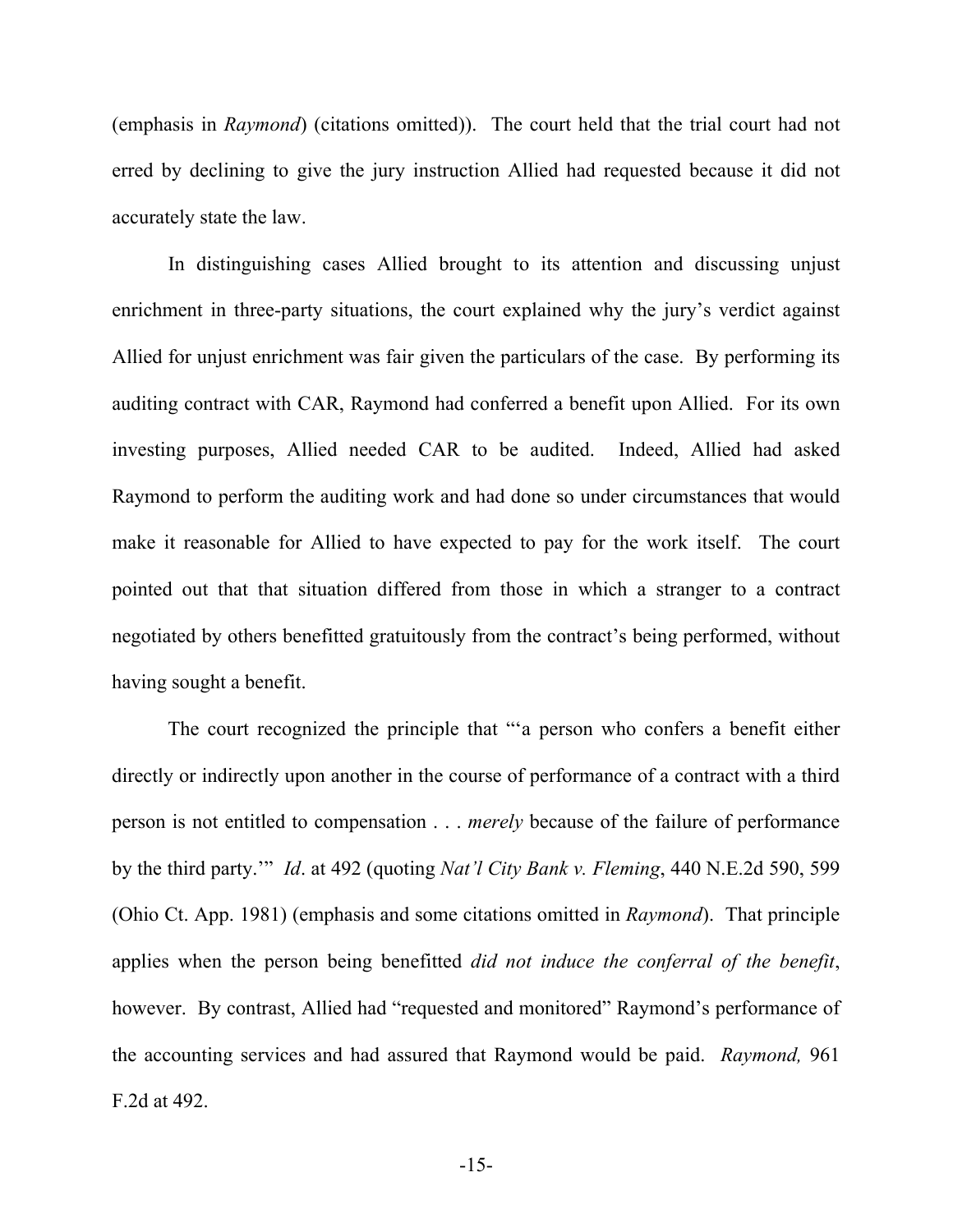The language quoted by the *Raymond* court originates in section 110 of the *First Restatement*:

A person who has conferred a benefit upon another as the performance of a contract with a third person is not entitled to restitution from the other merely because of the failure of performance by the third person.

In the case at bar, Occupants cite that language as well, arguing that it limits recovery for unjust enrichment in three-party situations such as this. Specifically, they maintain that, when applied here, the principle means that, if Clark's performing its contractual obligation by making the Premises available to Tenant indirectly conferred a benefit upon Occupants, by enabling Tenant to make the Premises available to them, Clark cannot obtain restitution from Occupants merely because Tenant failed to perform its correlative contractual obligation to pay rent.

A limitation on the right to pursue unjust enrichment based on section 110 of the *First Restatement* often has been applied in suits by unpaid subcontractors against property owners. Our Court of Appeals applied it in such a situation, holding that the defendants had been enriched, but not unjustly. *Bennett Heating & Air Conditioning, Inc. v. Nationsbank,* 342 Md. 169 (1996). In *Bennett*, unpaid subcontractors sued the foreclosure purchasers (and their lenders) of a house they had worked on. The general contractor had not been paid by the original owner and had not paid the subcontractors, and, by virtue of the foreclosure, the subcontractors had lost their mechanics' liens. Believing that the defendants had benefitted from their work on the house, the subcontractors pursued claims for unjust enrichment. The circuit court dismissed their complaint.

-16-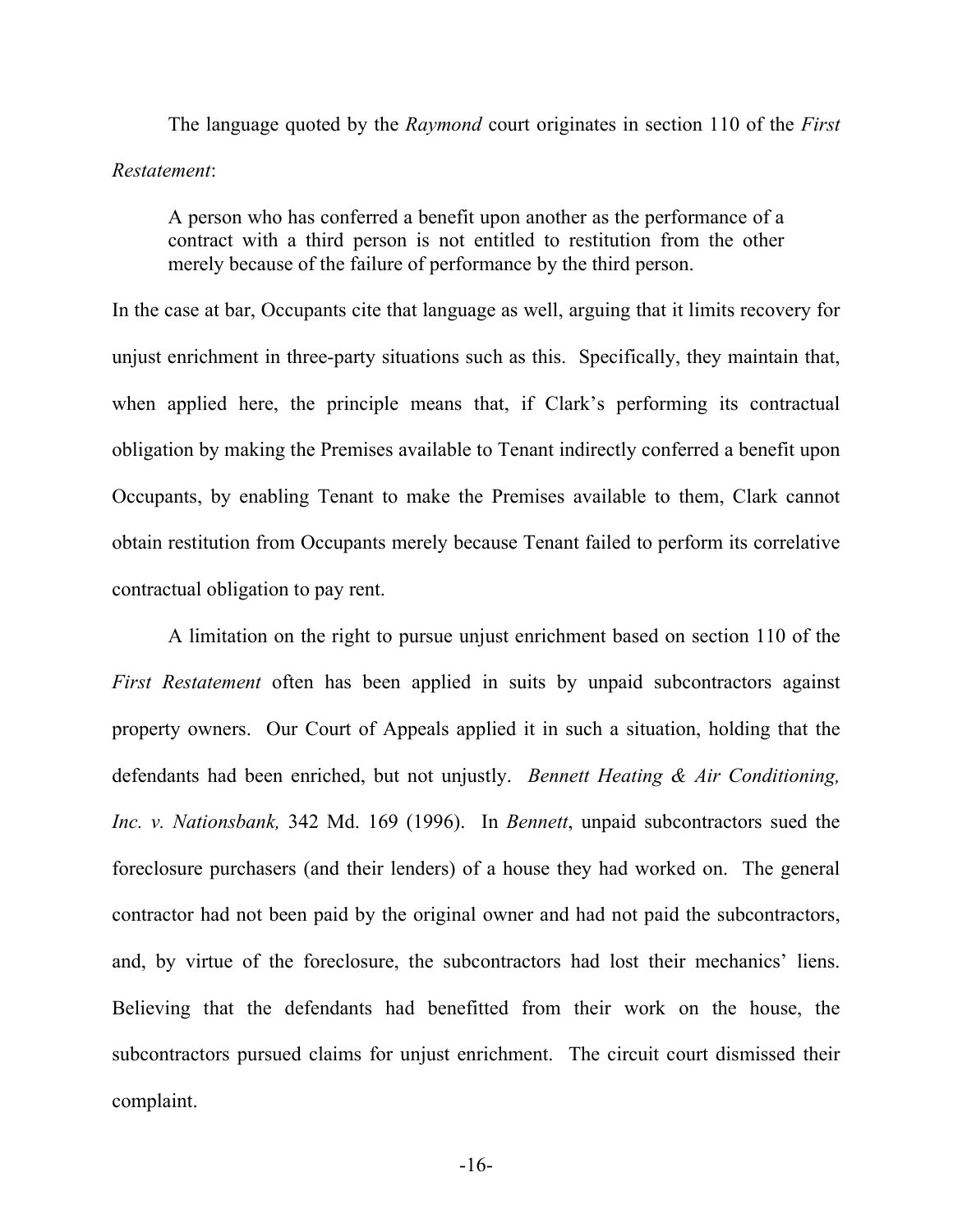The case reached the Court of Appeals, which affirmed. It discussed *Goldberg v. Ford*, 188 Md. 658 (1947), another unjust enrichment case that was brought by an unpaid party to a contract against a non-party to the contract. In *Goldberg,* the owner of land with coal deposits leased it to a lessee with the right to strip mine it upon payment of a royalty. The plaintiffs, coal miners, contracted with the lessee to remove the coal and load it on trucks the lessee was to provide. After the miners incurred \$18,000 in expenses uncovering 8 tons of coal from the property, the lessee breached its contract with them by failing to provide trucks and breached its lease with the owner by failing to pay royalties. The miners sued the owner for unjust enrichment on the theory that the owner had benefitted from the miners' unpaid labor. The Court held that the benefit to the owner was not unjust, as a matter of law, because the lease gave the owner the unqualified right to re-enter the property and take possession of the coal, the miners knew of that provision, and the miners' only contract was with the lessee. The Court commented that the miners were in the same position as an unpaid subcontractor, which would be without a remedy but for the mechanics' lien statute.

The *Bennett* Court relied upon *Goldberg* and endorsed the observations of a Pennsylvania court respecting unjust enrichment in a three-party situation:

[A] "third party is not *unjustly* enriched when it receives a benefit from a contract between two other parties where the party benefitted has not requested the benefit or misled the other parties." The quoted language is a sufficiently correct statement of the law to be ordinarily applicable to the problem of whether restitution lies where benefits are conferred on a stranger to a contract by the performance rendered by one party to that contract.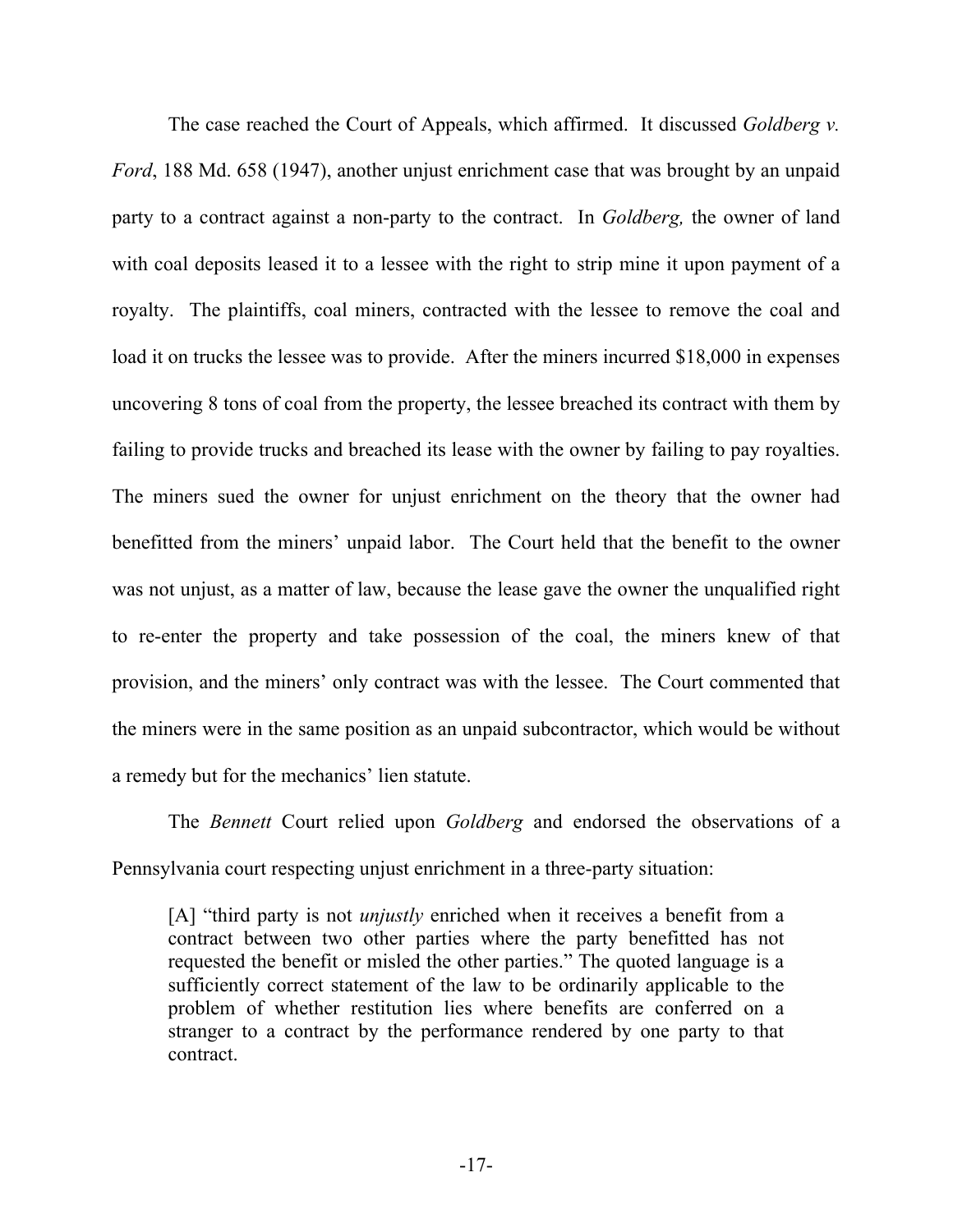342 Md. at 182 (quoting *D.A. Hill Co. v. CleveTrust Realty Investors*, 573 A.2d 1005, 1010 (Pa. 1990) (emphasis in original)).

In unpaid subcontractor cases, benefits of this type often have been categorized as "incidental" and not subject to recovery as restitution, because allowing restitution would in effect force the building owner into a contract with a stranger whose performance happened to have benefitted him. *See* John P. Dawson, *The Self-Serving Intermeddler*, 87 Harv. L. Rev. 1409, 1444 (1974), discussing "Gains to a Stranger Through Performance of Contract."[9](#page-19-0)

About fifteen years after *Bennett* was decided, the American Law Institute published the *Restatement (Third) of Restitution and Unjust Enrichment* (2011) ("*Third Restatement*"). [10](#page-19-1) Although the *Third Restatement* clarified and restructured the concepts underlying restitution, some of its sections relate to those in the *First Restatement*. Section 25 of the *Third Restatement* – "Uncompensated Performance Under Contract

<span id="page-19-0"></span><sup>9</sup> As mentioned *supra*, the New York Appellate Division landlord tenant unjust enrichment cases are not consistent with the leading New York Court of Appeals case on unjust enrichment in three-party situations. In *Georgia-Malone & Co. v*. *Rieder*, 973 N.E.2d at 747-48, the court held that to obtain restitution based on unjust enrichment in a three-party case, there must be proof of a close relationship between the plaintiff and the third party.

<span id="page-19-1"></span><sup>10</sup>In 1980, the American Law Institute began work on a second *Restatement of Restitution*. The effort proved unsuccessful and was "abandoned *in extremis*" in 1985. A. Krull, *Three Restatements of Restitution*, 68 Wash. & Lee L. Rev. 867 (2011). The *Third Restatement* was developed over fifteen years, from 1996 to 2011. *Id*.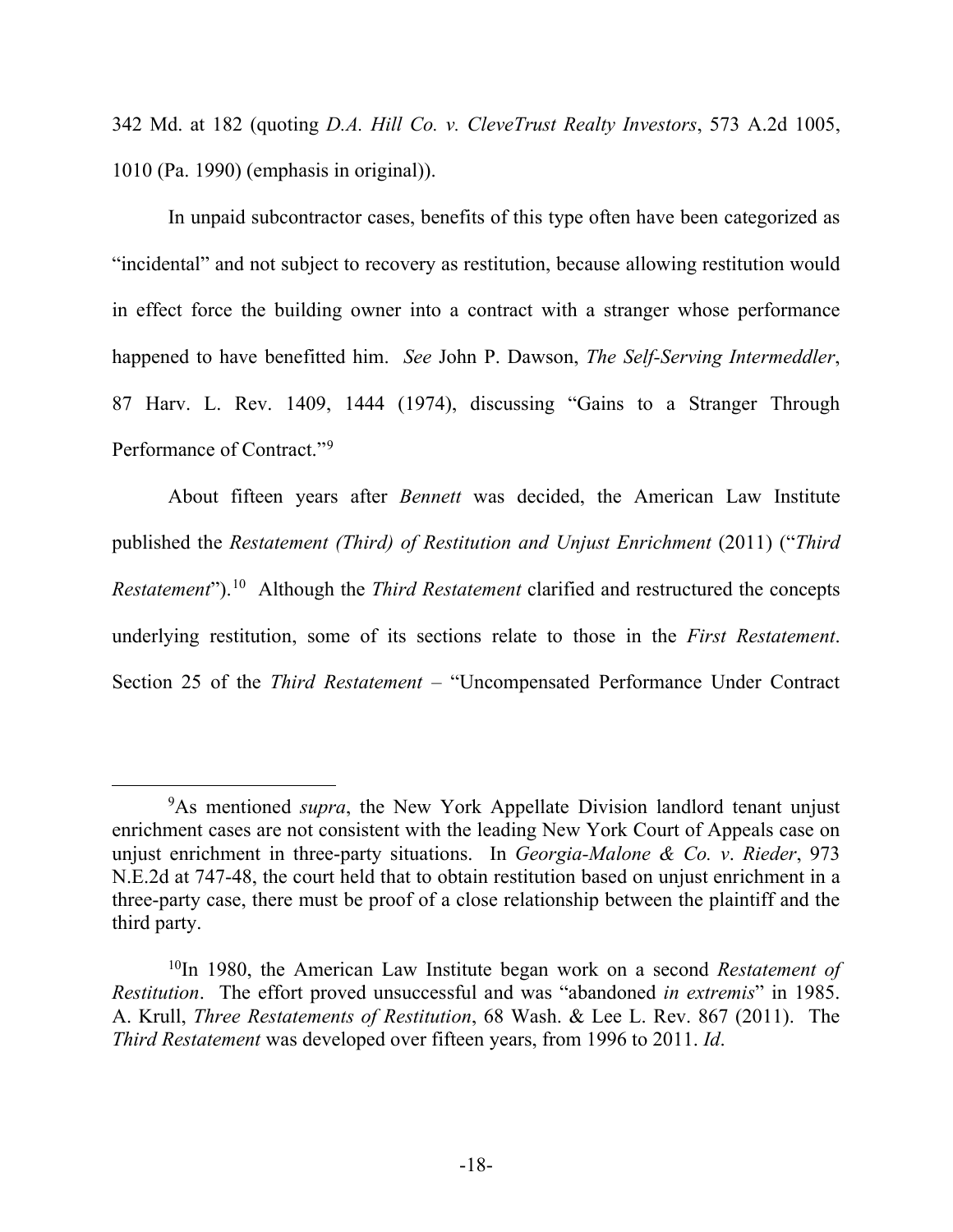With Third Person" – relates to section 110 of the *First Restatement*, as the authors of the

*Third Restatement* explain:

Section 25 takes as a starting point the proposition, inherited from *Restatement of Restitution* § 110 (1937), that when A confers a benefit on B as the performance of A's contract with C, C's failure to render the performance promised to A does not necessarily mean that B has been enriched at A's expense; nor does it mean that any enrichment of B is necessarily unjust.

*Third Restatement* at Comment b.

Section 25 of the *Third Restatement* provides:

- (1) If the claimant renders to a third person a contractual performance for which the claimant does not receive the promised compensation, and the effect of the claimant's uncompensated performance is to confer a benefit on the defendant, the claimant is entitled to restitution from the defendant as necessary to prevent unjust enrichment.
- (2) There is unjust enrichment for purposes of subsection (1) only if the following three conditions are met:
	- (a) Liability in restitution may not subject the defendant to a forced exchange ( $\S$  2(4)).<sup>[[11](#page-20-0)]</sup> This condition is likely to be satisfied if the benefit realized by the defendant
		- (i) is one for which the defendant has expressed a willingness to pay,
		- (ii) saves the defendant an otherwise necessary expense, or
		- (iii) is realized by the defendant in money.
	- (b) Absent liability in restitution, the claimant will not be compensated for the performance in question, and the defendant will retain the benefit of the claimant's performance free of any liability to pay for it.

<span id="page-20-0"></span><sup>&</sup>lt;sup>11</sup> Section 2 of the *Third Restatement* is entitled "Limiting Principles." Subsection 4 provides, "Liability in restitution may not subject an innocent recipient to a forced exchange: in other words, an obligation to pay for a benefit that the recipient should have been free to refuse."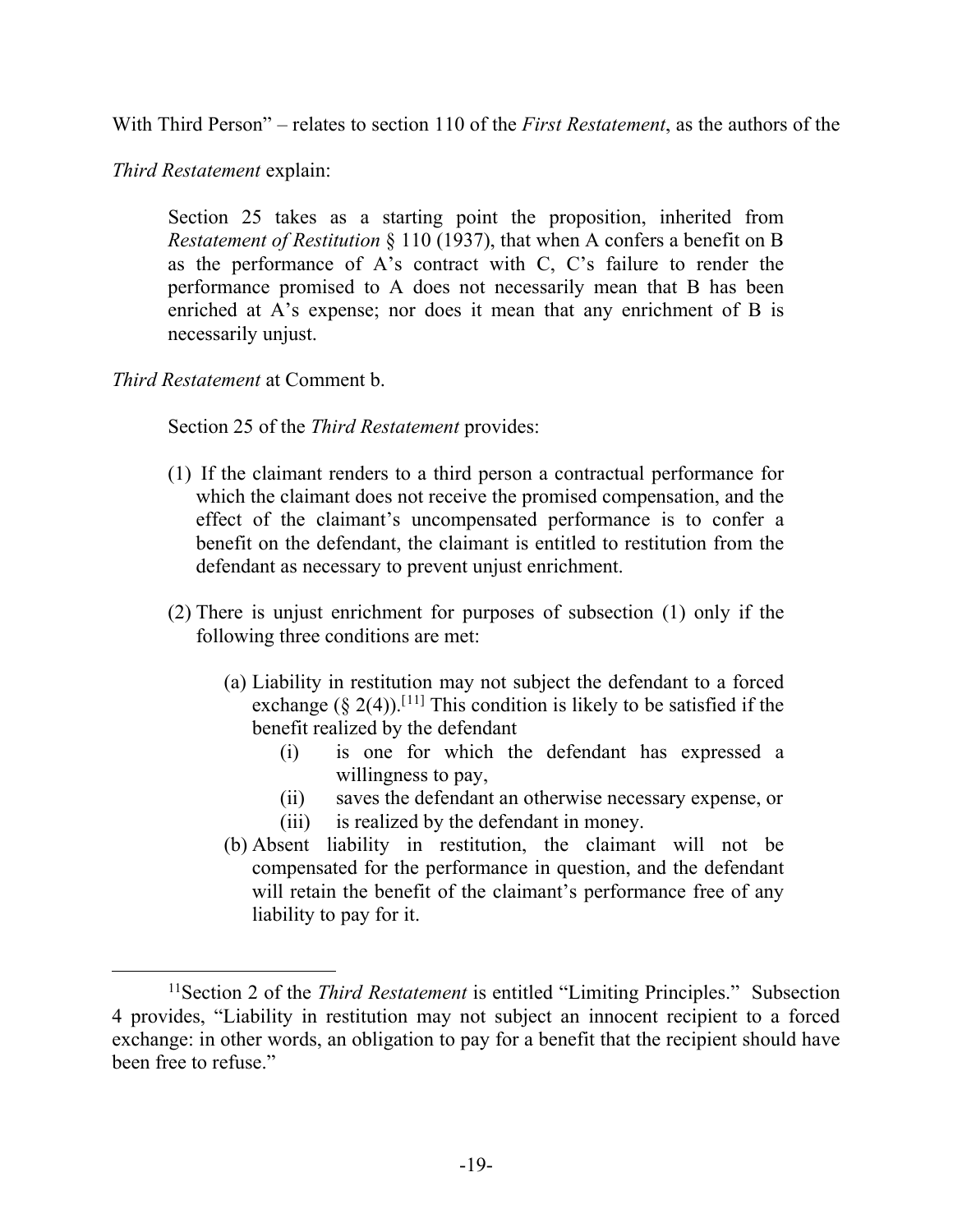- (c) Liability in restitution will not subject the defendant to an obligation from which it was understood by the parties that the defendant would be free.
- (3) Restitution by the rule of this section may be qualified or denied if recovery would conflict with a system of priorities, established by other law, ordering claims against the third person, the defendant, or the assets of either.

This section put meat on the bones of section 110 of the *First Restatement*. Section 110 had established that the mere fact that one who performed a contract that benefitted a third party was not paid by the other contracting party did not entitle the performing party to restitution from the third party. It thereby implied that additional circumstances *could* entitle the performing party to restitution. The *Third Restatement* recognized that restitution could be recoverable for unjust enrichment in such three-party situations, but imposed limiting conditions to recovery of restitution, in subsection 25(2).

The limiting conditions closely align with the fairness factors that led the *Raymond* court to affirm the restitution judgment against Allied. First, the defendant must not be subject to a forced exchange. In *Raymond*, Allied had expressed a willingness to pay for the audit and had saved itself a necessary expense by not paying, so there was no forced exchange. Second, if there is no restitution, the plaintiff will not be compensated for his or her performance and the defendant will retain the benefit of that performance. In *Raymond*, absent restitution, Raymond would not be paid for the audit it had performed, and Allied would keep the benefit of the audit, because CAR, the party with which Raymond had contracted, was bankrupt. And finally, restitution will not result in the defendant's being responsible for an obligation all involved understood it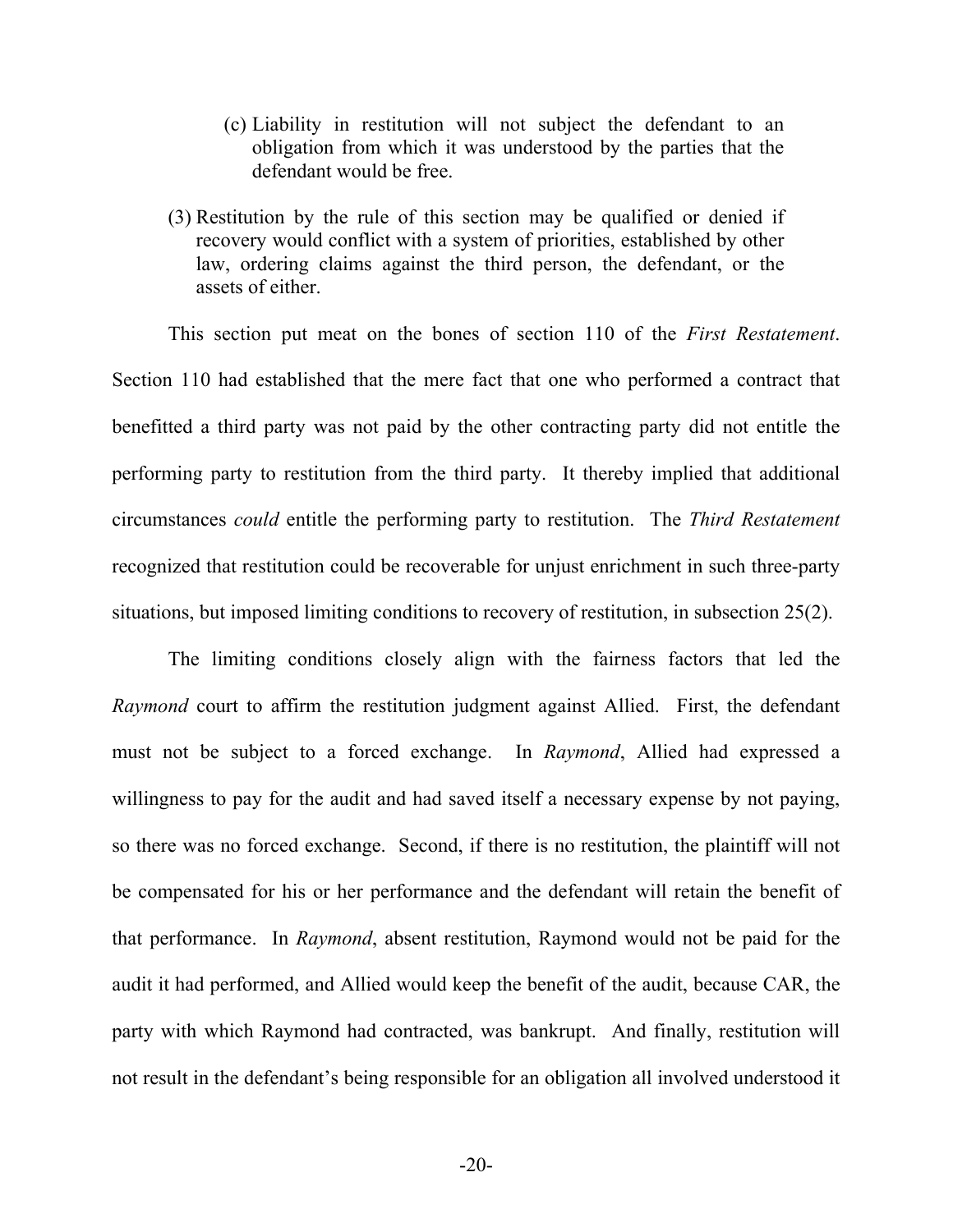would not be responsible for. In *Raymond*, there was no understanding that Allied would *not* pay for the audit; to the contrary.

Synthesizing the concepts discussed in the cases above and those formulated in the *Third Restatement*, we conclude that Clark's unjust enrichment claim against Occupants failed as a matter of law (1) for lack of evidence that it conferred a benefit upon Occupants; and (2) because, even if it conferred a benefit upon Occupants, the evidence did not show that Occupants were *unjustly* enriched.

From January through March 2018, Tenant did not pay rent to Clark as required by the Lease. Under the terms of the Lease, Tenant had the sole right to use and occupy the Premises during the Lease term, so long as Clark did not seek to retake possession under the Lease. Clark did not do so until March 27, 2018. During the January through March time period, Tenant allowed Occupants to use and occupy the Premises, or part of the Premises, conferring a benefit upon them. Just as in *Lincoln*, *supra*, Clark, as landlord, did not confer that benefit upon Occupants. It did not have the ability to do so during that time, unless it exercised its right to retake possession, which it did not do. Tenant, not Clark, conferred the benefit upon Occupants. It does not matter that Tenant did so in violation of the Lease. It nonetheless conferred the benefit.

Even if Clark indirectly conferred a benefit on Occupants by performing under the Lease – *i.e*., by making the Premises available to Tenant, which in turn made it possible for Tenant to allow Occupants to use and possess the Premises – the evidence adduced could not support a finding that Occupants benefitted unjustly. To be sure, the evidence here possibly could satisfy one of the conditions in section 25(2) of the *Third*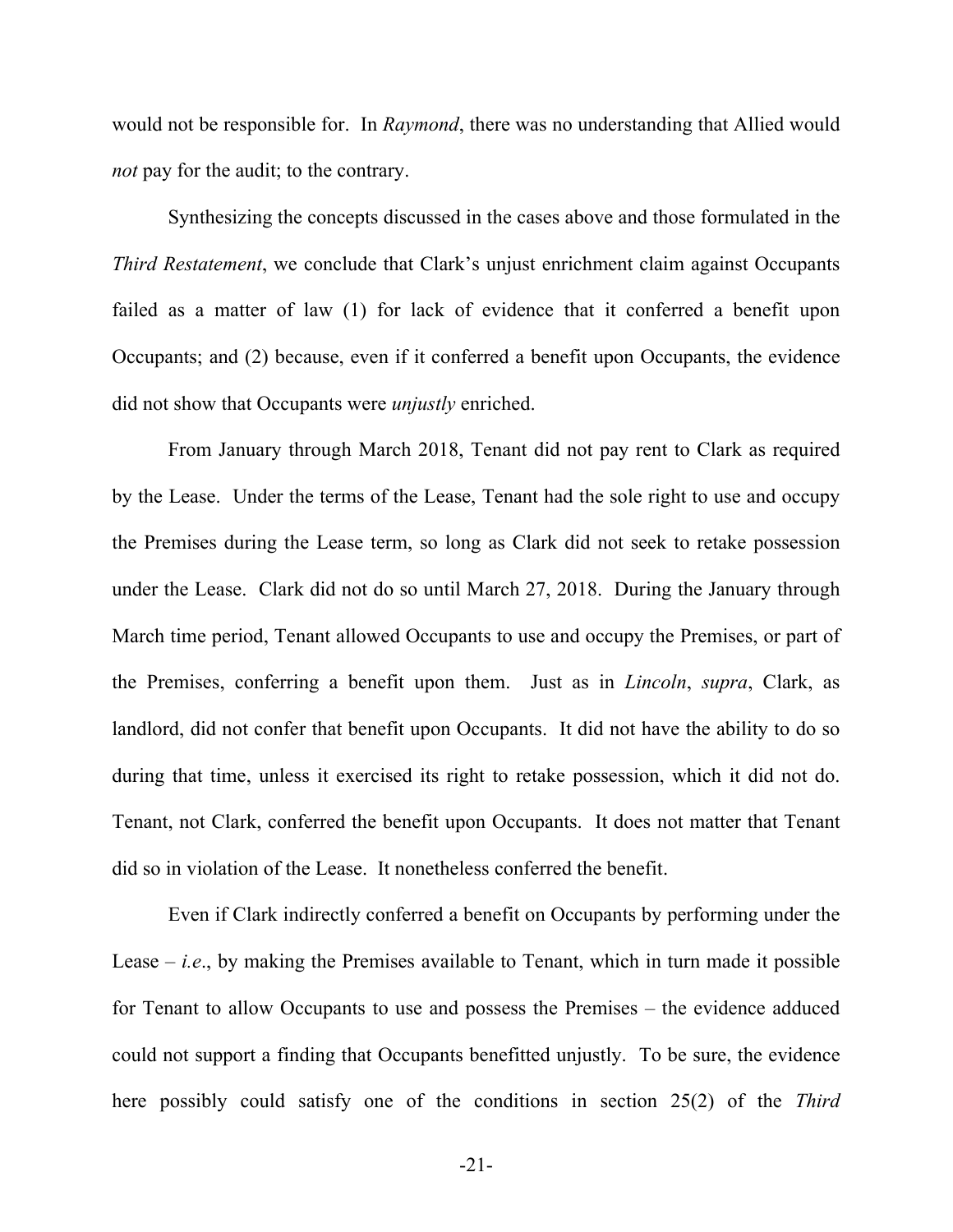*Restatement*. Assuming Occupants did not pay Tenant for their use and occupancy of the Premises – and there was no evidence one way or the other on that point – one reasonably could conclude that liability for unjust enrichment would not subject Occupants to a forced exchange. Although there was no evidence that they had expressed a willingness to pay for the use and occupancy of the Premises, or that they had arranged for the situation so they would be benefitted, the evidence could establish that they were saving an otherwise necessary expense (the cost of a location to operate their business).

Significantly, however, the evidence did *not* show that without restitution, Clark would not be compensated for performing under the Lease between January and March 2018. It showed the opposite. Clark brought a breach of contract claim against Tenant, Tenant defended the claim at trial, and Clark obtained a judgment for the full amount of rent owed, including the same January through March 2018 rent it was seeking to recover against Occupants. In *Raymond*, the evidence showed that CAR was in bankruptcy and Raymond could not recover against it in the bankruptcy case; there was no evidence in the case at bar that Tenant was bankrupt.

As the cases we have discussed establish, the principle in *Dashiell* does not necessarily bar a claim for unjust enrichment by a party to a contract against a stranger to the contract when the claim involves the same subject matter as the contract. However, when the plaintiff has a viable breach of contract remedy against the contracting party for the same recovery it seeks in restitution, based on unjust enrichment, against a third party, retention of the benefit by the third party will not be unjust.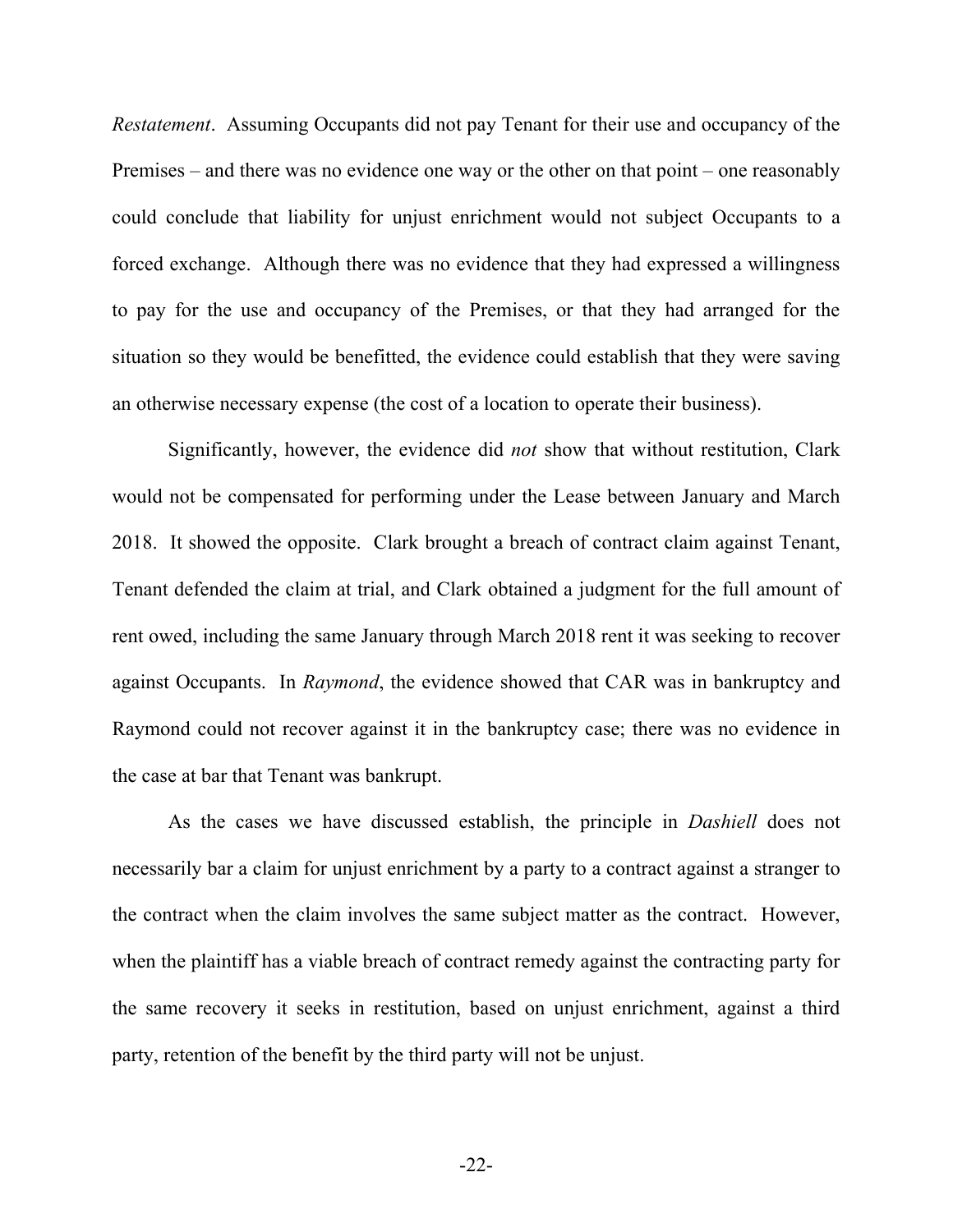This concept is well illustrated by *Abraham v. WPX Energy Production, LLC*, 20 F. Supp. 3d 1244 (D.N.M. 2014). There, the plaintiffs owned royalty interests burdening oil and gas leases. They had contracts with WPX, the lessee on the leases and the "upstream" exploration and production company. WPX in turn had contracts with WFC and WER, which were "midstream" enterprisers and producers. The plaintiffs sued all three, alleging that they were jointly responsible for underpayment of royalties. They sued WPX for breach of contract and WFC and WER for unjust enrichment, alleging that the latter two were benefitted because they retained royalties they should have paid out.

WFC and WER moved to dismiss for failure to state a claim for which relief could be granted. The court concluded that, even though New Mexico law permits a plaintiff to pursue an unjust enrichment claim that is the subject of a contract between the plaintiff and another party, it does not allow a plaintiff to do so when the plaintiff can pursue the contract claim instead. Analogizing to unpaid subcontractor cases, the court stated:

Just as New Mexico courts disfavor subcontractor suits against property owners, the Court believes that New Mexico courts would likewise disfavor an unjust enrichment claim against a third party when that claim involves the same subject as a contract, *unless there is something preventing the plaintiffs from pursuing the contract claims*. The Court concludes that, under New Mexico law, the existence of a contract with a different party does not automatically bar the unjust enrichment claim, but the plaintiff cannot pursue the unjust enrichment claim unless there is something – bankruptcy, statutes – prohibiting the plaintiff from pursuing the contract claim.

*Id.* at 1276 (emphasis added). The court further explained that its conclusion also was supported by subsection 25(2)(b) of the *Third Restatement*. The comments to that subsection explain that a claimant, A, will not be compensated for his unpaid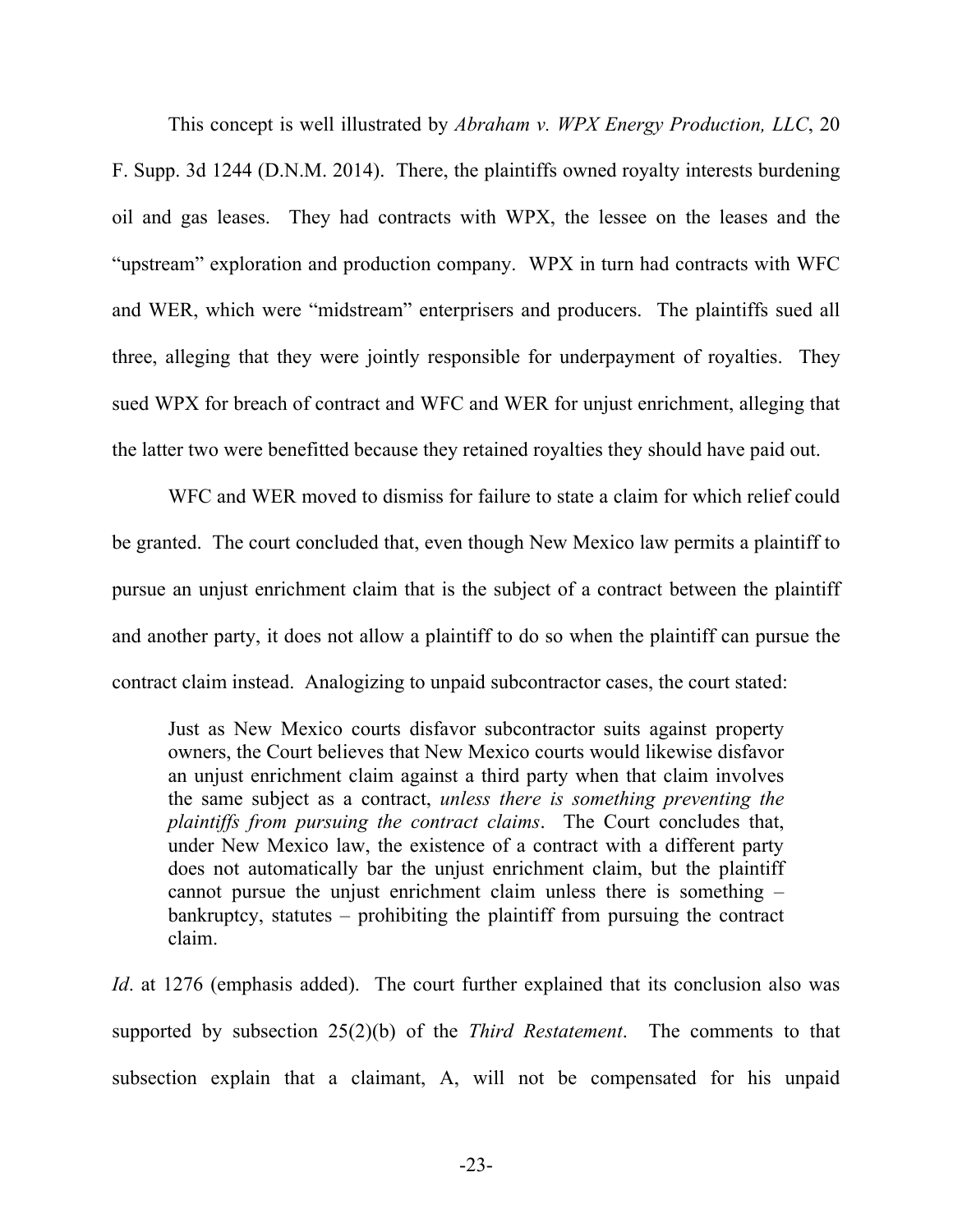performance of a contract with C when he attempts to recover restitution from B instead of pursuing a viable contract claim against C. *See Third Restatement* at Comment b[.12](#page-25-0) The court granted the motion to dismiss the unjust enrichment claims, as the plaintiff could not pursue them "against a third party when there is a viable breach-of-contact claim covering the same subject matter." *Abraham*, 20 F. Supp. 2d at 1277.

In this case, Occupants benefitted from using and occupying at least part of the Premises for three months, apparently at no cost, and in a sense, they have retained that benefit. Clark had a contract claim against Tenant that covered the value of the benefit retained by Occupants, however, and it pursued that claim and obtained a judgment against Tenant. That judgment includes the \$188,951.34 sum Clark sought to recover against Occupants as restitution. The mere fact that the Lease between Clark and Tenant covered the same subject matter as the unjust enrichment claim by Clark against Occupants – third parties to the Lease – did not bar Clark's unjust enrichment claim. But under the circumstances, in which Clark had a viable contract claim against Tenant for the same recovery it was seeking against Occupants, and indeed recovered on that claim, it was not unjust for Occupants to retain the benefit they received.

<span id="page-25-0"></span> $12$ In Illustration 3 within Comment b, the authors set forth a scenario in which a buyer contracts with a developer for a new house and contracts with a nursery for new shrubbery for the house. The nursery performs its work and submits a bill. Before paying the bill, the buyer dies. The developer cancels the contract in a deal with the buyer's estate and then sells the house, with the shrubbery, to another purchaser. The nursery sues the developer for restitution, on the theory that it was unjustly enriched by the installation of the shrubbery, which increased the sales value of the house. According to the authors, the nursery has no claim for restitution against the developer because it still has a viable claim against the buyer's estate for payment for the shrubbery.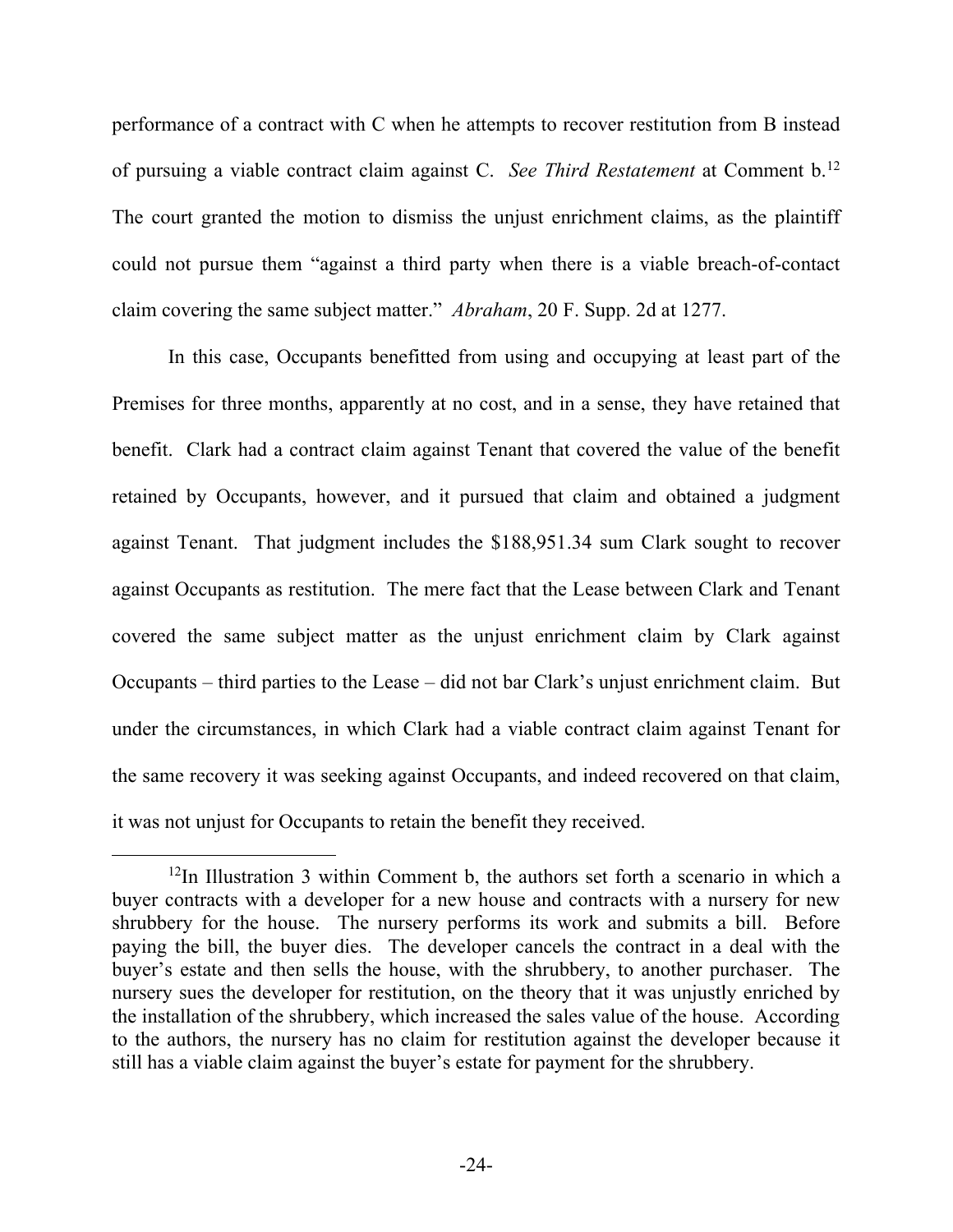For all these reasons, the trial court did not err in ruling that Clark's unjust enrichment claim against Occupants failed as a matter of law.

#### **II.**

The trial court made the alternative ruling that, if its primary basis for deciding that Clark could not recover restitution for unjust enrichment against Occupants was incorrect, then another reason Clark could not recover was because Occupants were subtenants who were not in privity of contract with Clark.

On appeal, without citing any cases, Clark contends the court's finding that Occupants were subtenants was clearly erroneous, apparently because there was no written sublease and no evidence of any sublease in any event. It maintains that Occupants were mere trespassers.

Occupants respond that under Maryland law, a sublease can be created orally, that there was a sublease in this case, and that the court's findings in this regard were not clearly erroneous. They assert that the trial court's legal conclusions about the effect of the Lease and the effect of a sub-tenancy were correct and are consistent and complementary.

The rights and duties between a lessor and lessee are two-fold. They are "in privity of estate as long as the landlord-tenant relationship exists" and they also are in privity of contract, "with the terms of the lease defining their rights and obligations[.]" *Italian Fisherman, Inc. v. Middlemas*, 313 Md. 156, 163 (1988). A sublease is a transfer of the lease by the lessee for less than the remainder of the lease term, creating a lessorlessee relationship between the original lessee and the subtenant. *Id*. (A transfer for the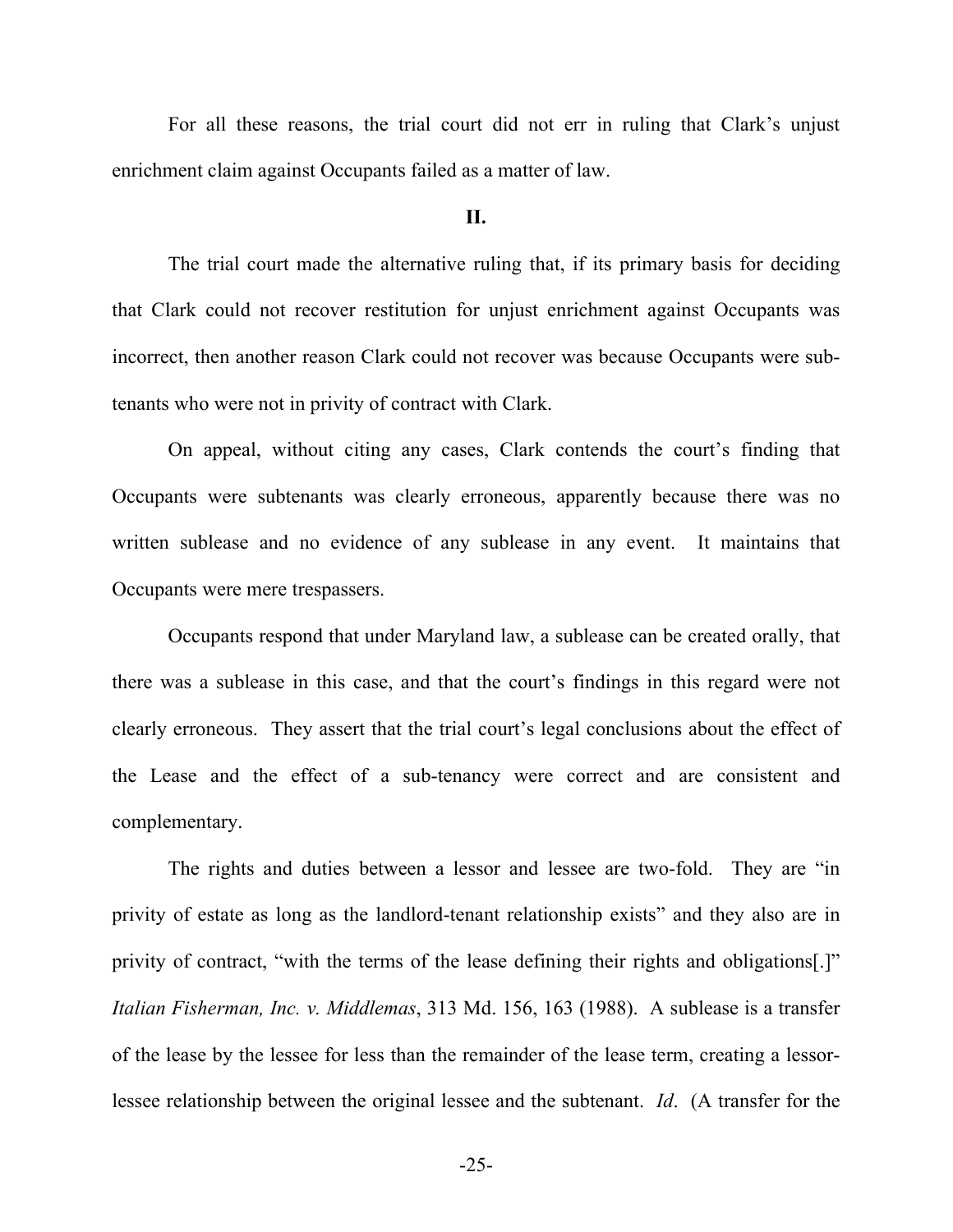remainder of the lease term is an assignment. *Id*. at 164.) When there is a sublease, "[t]he original lessee retains both privity of estate and privity of contract with the original lessor and no legal relationship is created between the lessor and the sublessee." *Id*. at 163.

If a lease does not contain a restriction on assigning or subleasing, then it may be freely assigned or sublet. *Julian v. Christopher*, 320 Md. 1, 7 (1990). If it does contain such a restriction, it is enforceable so long as consent is not unreasonably withheld. *Id*. at 11.

A lease may be created orally so long as that is not prohibited by statute or other law and there is evidence to support an intention on the part of the parties to create the lease. *See* Md. Code (1974, 2015 Repl. Vol.), §§ 5-101-5-102 of the Real Property Article ("RP"). That is true of subleases, as they too are leases. When the transfer of a leasehold estate is for a time period not exceeding one year, the statute of frauds does not apply. *See* RP §§ 5-101-5-102.

Here, there was competent and material evidence in the record to support the trial court's finding that Tenant and Occupants entered into an oral sublease of the Premises for three months, so that Occupants were subtenants as opposed to being mere trespassers. Given our determination of Issue I, this makes no difference in the outcome in any event. Whether Occupants were subtenants or trespassers, they were third parties